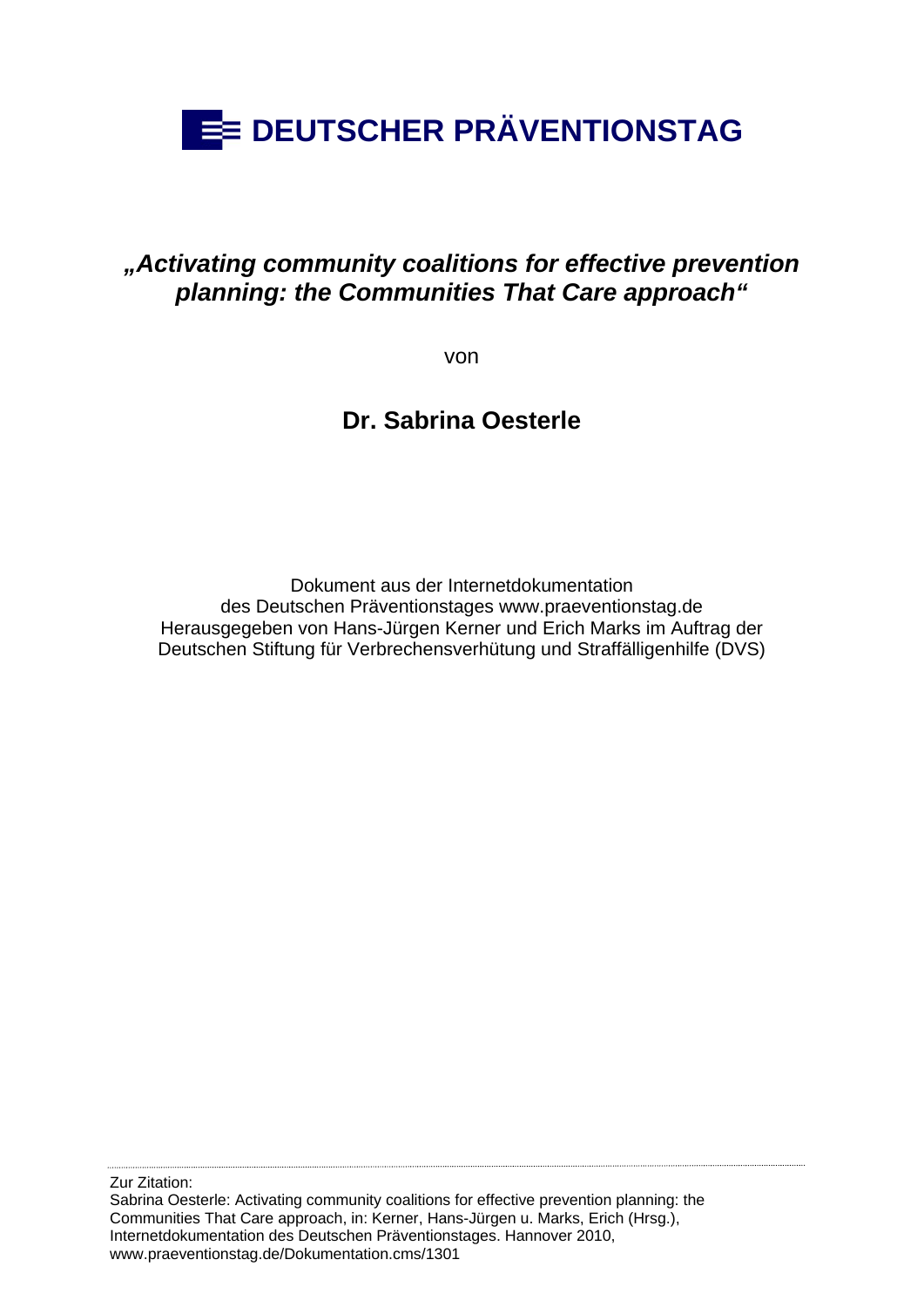

Social Development Research Group **University of Washington**

### **The Communities That Care Prevention System**



### Sabrina Oesterle, Ph.D.

Presented at the International Forum, German Prevention Day May 11, 2010, Berlin, Germany

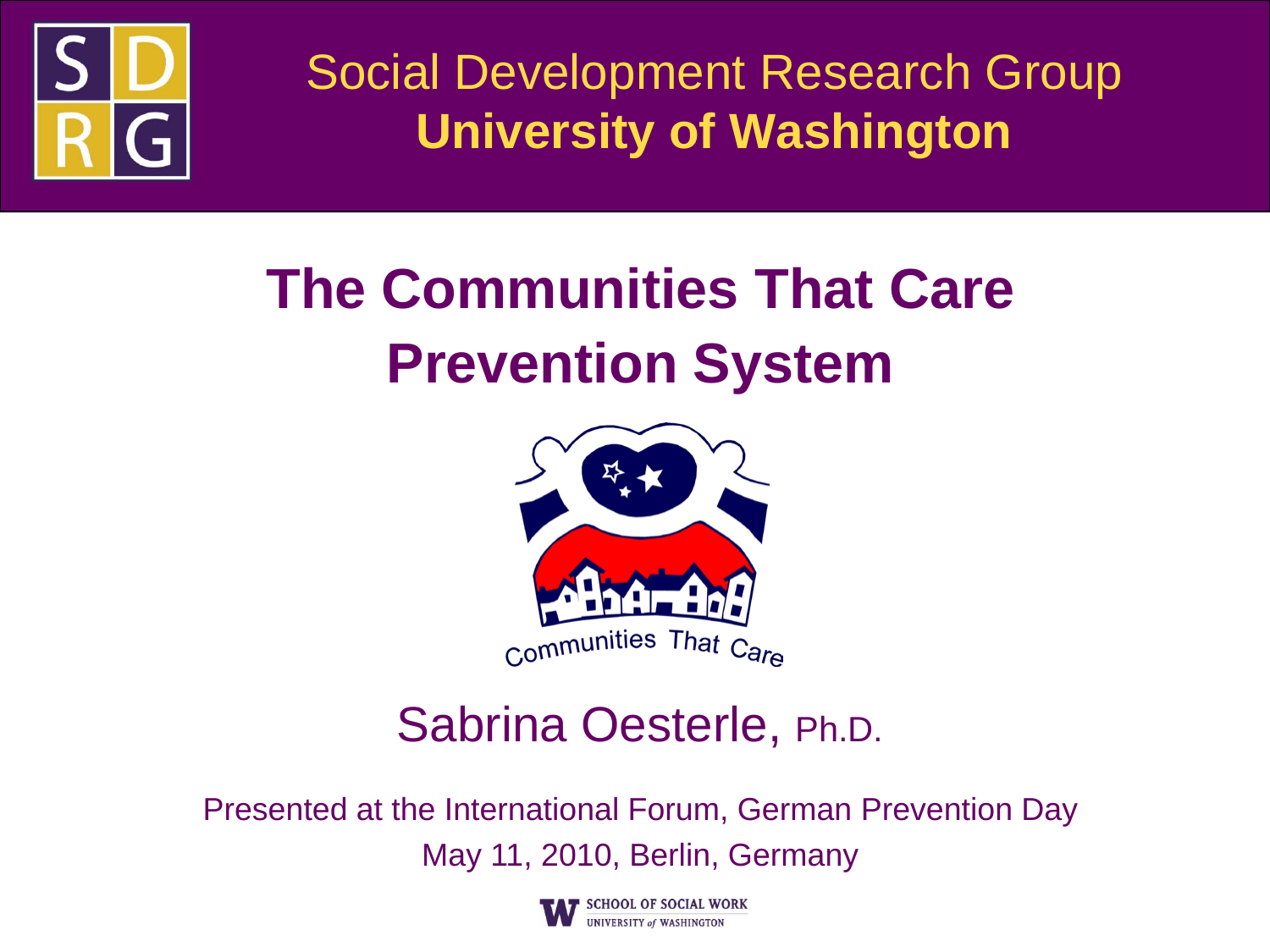

Two Major Advances in Prevention Science

1. Identification of **predictors** of youth problem behaviors as targets for preventive interventions.

### **Risk and Protective Factors**

in family, school, peer group and neighborhood

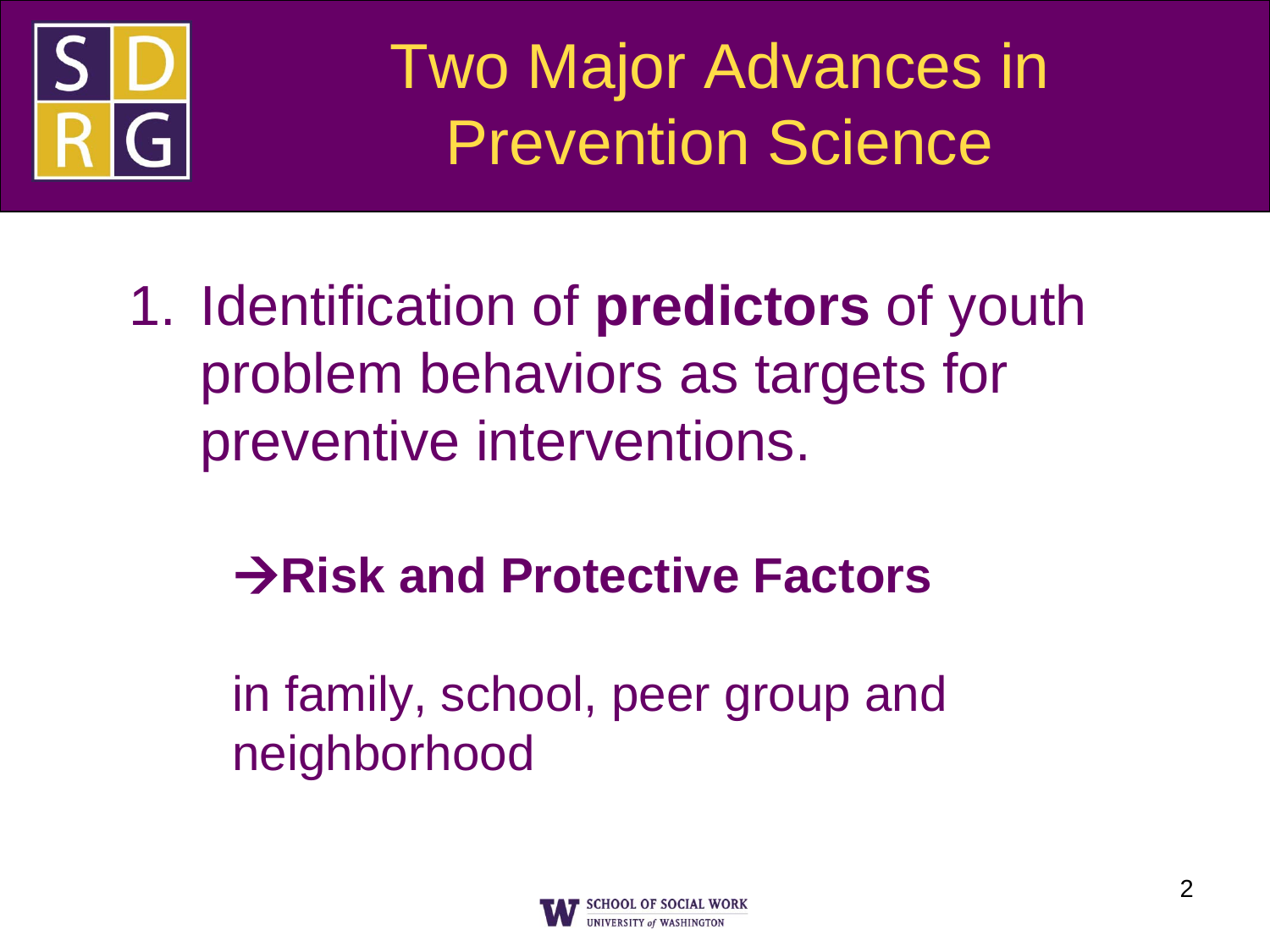

### Community Risk Factors

|                                                                                          | <b>Substance</b><br>Abuse |
|------------------------------------------------------------------------------------------|---------------------------|
| <b>Risk Factors</b>                                                                      |                           |
| <b>Community</b>                                                                         |                           |
| <b>Availability of Drugs</b>                                                             |                           |
| <b>Availability of Firearms</b>                                                          |                           |
| <b>Community Laws and Norms Favorable</b><br><b>Toward Drug Use, Firearms, and Crime</b> |                           |
| <b>Media Portrayals of Violence</b>                                                      |                           |
| <b>Transitions and Mobility</b>                                                          |                           |
| <b>Low Neighborhood Attachment and</b><br><b>Community Disorganization</b>               |                           |
| <b>Extreme Economic Deprivation</b>                                                      |                           |

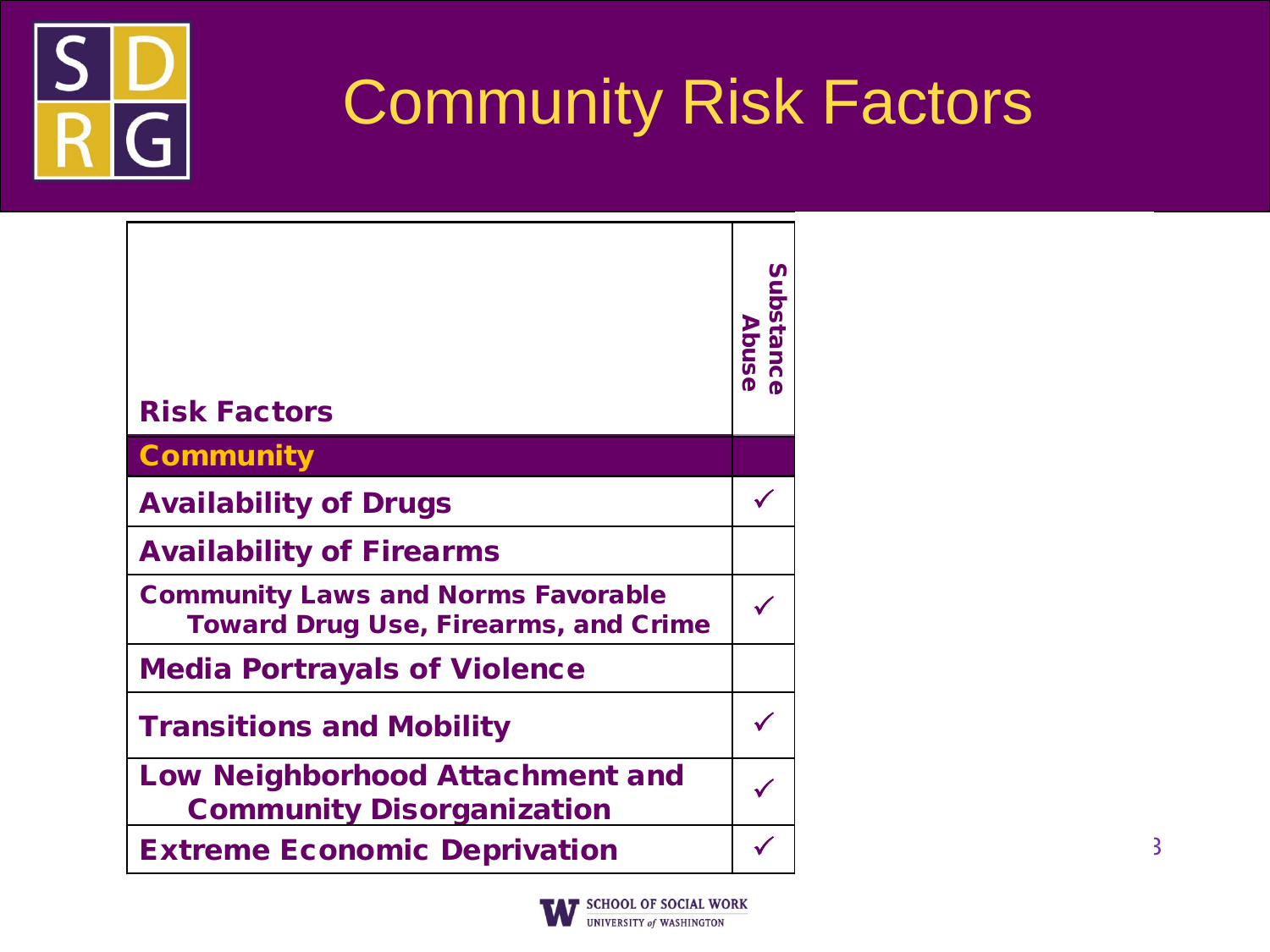

### Family, School, and Individual/Peer Risk Factors

|                                                                             | Abuse         |
|-----------------------------------------------------------------------------|---------------|
|                                                                             | Substa        |
| <b>Risk Factor</b>                                                          | 5<br>$\Omega$ |
|                                                                             |               |
| <b>FAMILY</b>                                                               |               |
| <b>Family History of the Problem Behavior</b>                               | $\checkmark$  |
| <b>Family Management Problems</b>                                           | $\checkmark$  |
| <b>Family Conflict</b>                                                      | $\checkmark$  |
| <b>Favorable Parental Attitudes and Involvement in the Problem Behavior</b> | $\checkmark$  |
| <b>SCHOOL</b>                                                               |               |
| <b>Academic Failure Beginning in Elementary School</b>                      | $\checkmark$  |
| <b>Lack of Commitment to School</b>                                         | ✓             |
| <b>INDIVIDUAL/PEER</b>                                                      |               |
| <b>Early and Persistent Antisocial Behavior</b>                             | $\checkmark$  |
| <b>Alienation and Rebelliousness</b>                                        | $\checkmark$  |
| <b>Friends Who Engage in the Problem Behavior</b>                           | $\checkmark$  |
| <b>Favorable Attitudes Toward the Problem Behavior</b>                      | $\checkmark$  |
| <b>Early Initiation of the Problem Behavior</b>                             | $\checkmark$  |
| <b>Constitutional Factors</b>                                               | $\checkmark$  |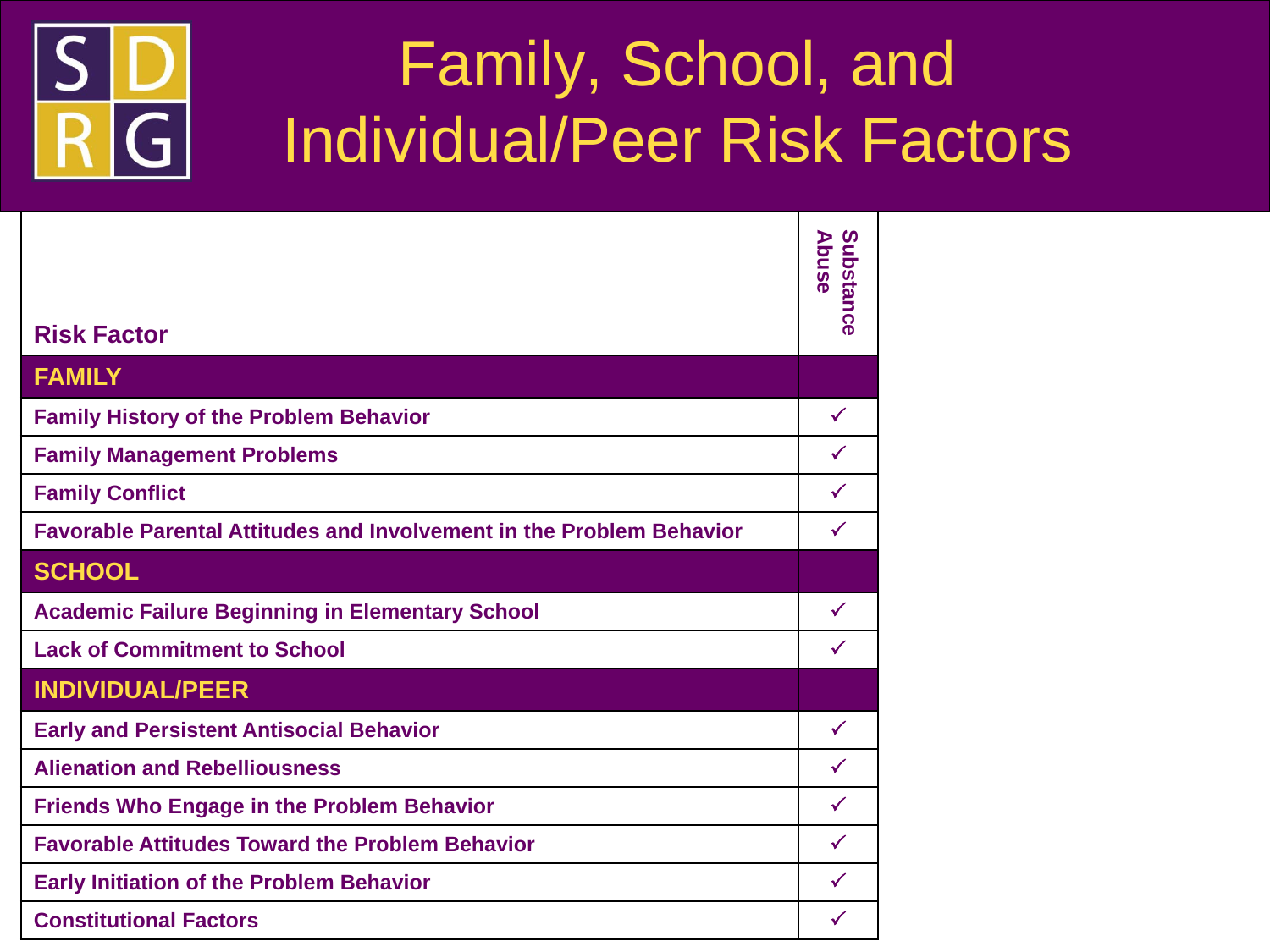

# Promotive and Protective Factors

- Individual Characteristics
	- High Intelligence
	- Resilient Temperament
	- Competencies and Skills
- In each social domain (family, school, peer group and neighborhood)
	- Prosocial Opportunities
	- Reinforcement for Prosocial Involvement
	- Bonding or Connectedness
	- Clear Standards for Healthy Behavior

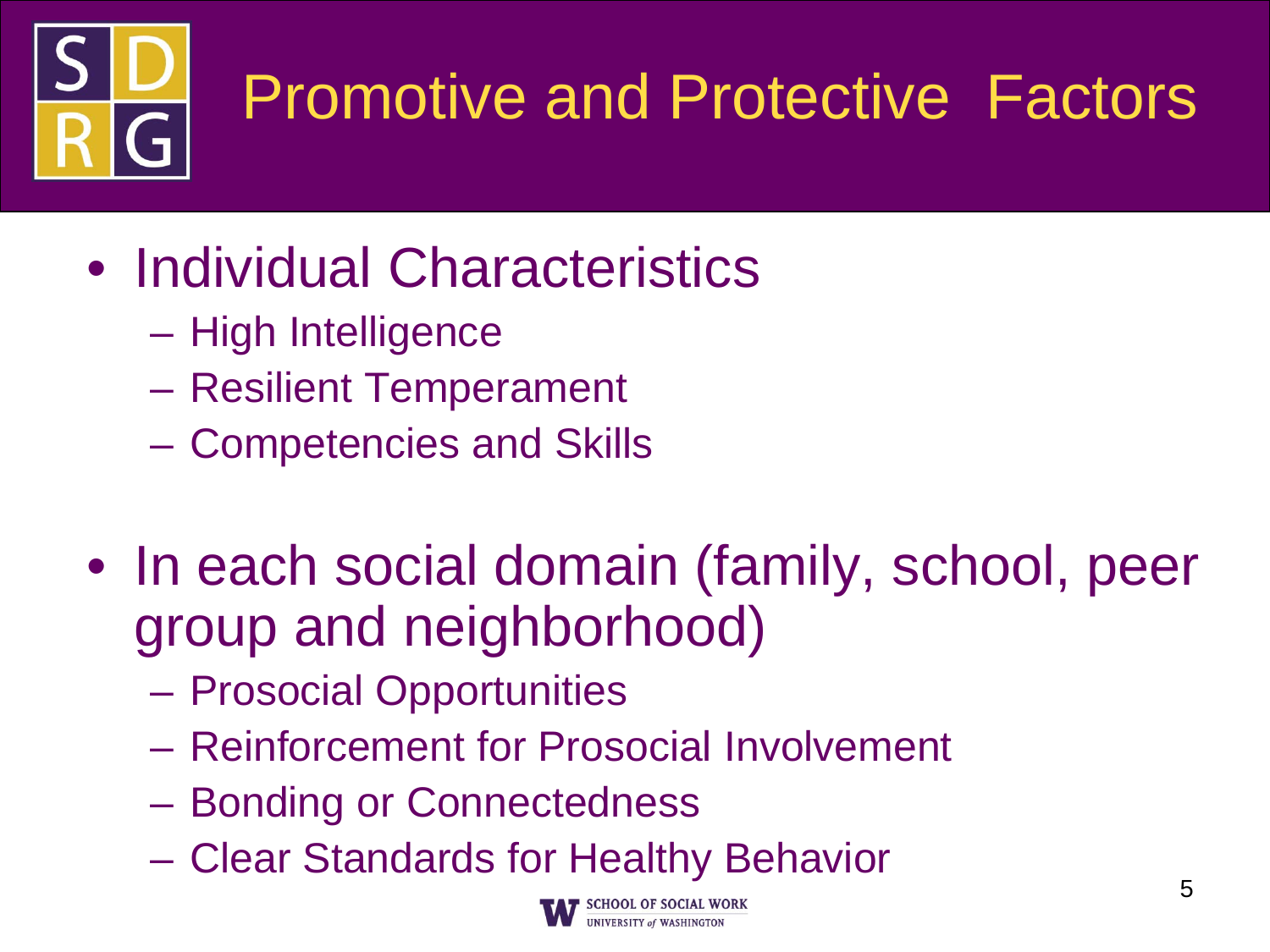

### What We Know about Risk and Protective Factors

Preventive interventions that address shared risk factors for different adolescent health risking behaviors have produced reductions in multiple outcomes, including drug use, school dropout, and crime.

(Hawkins et al, 1999; Botvin et al., 2002 ; Flay et al, 2004; Haggerty et al., 2007; Schweinhart et al, 1992; 2005).

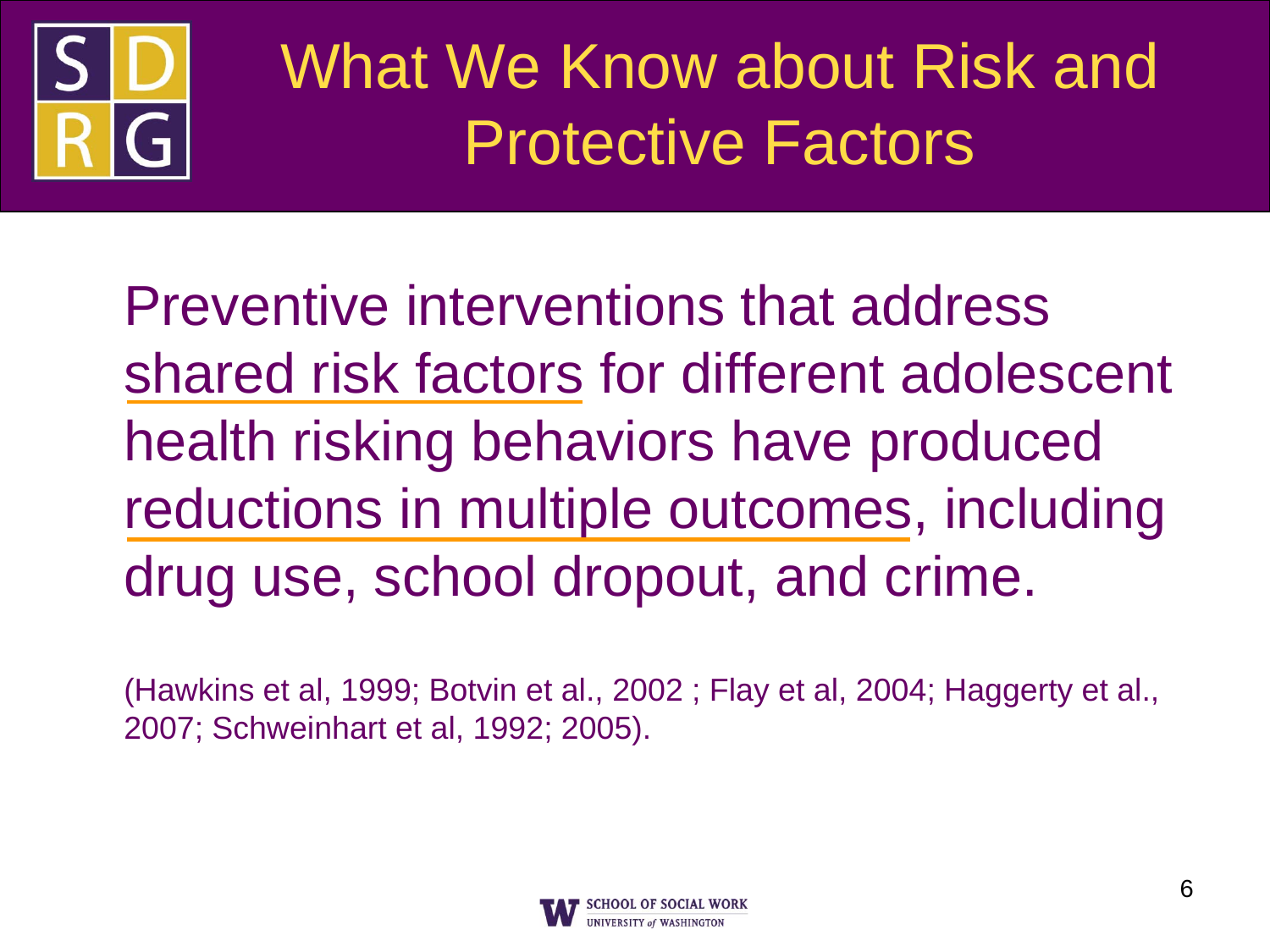

Two Major Advances in Prevention Science

- 1. Identification of **predictors** of youth problem behaviors as targets for preventive interventions. **Risk and Protective Factors**
- 2. Identification of tested and effective preventive policies and programs.

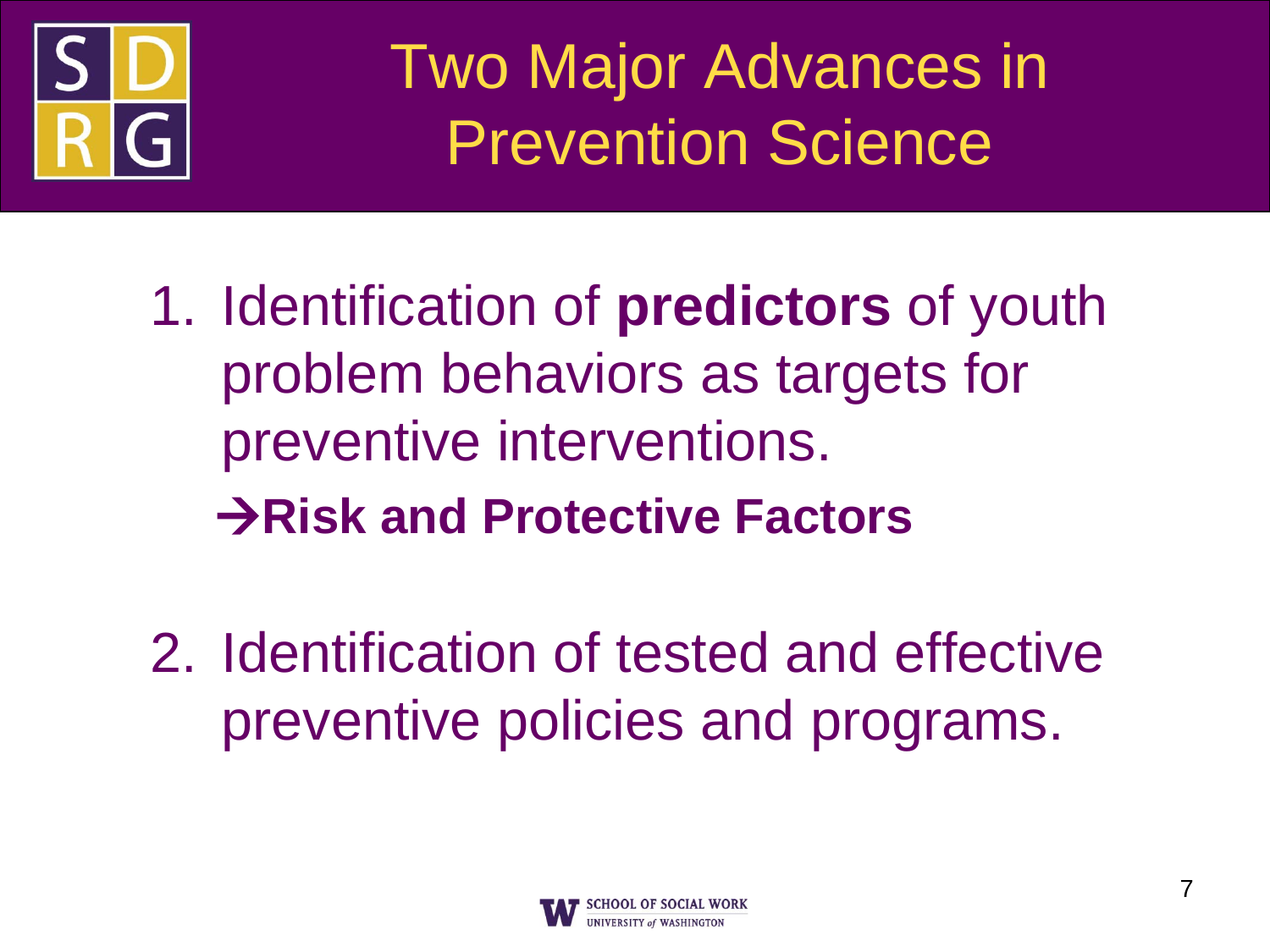

### Advances in Prevention Science

### Over the past 25 years, controlled trials have identified both ineffective and effective prevention policies and programs.

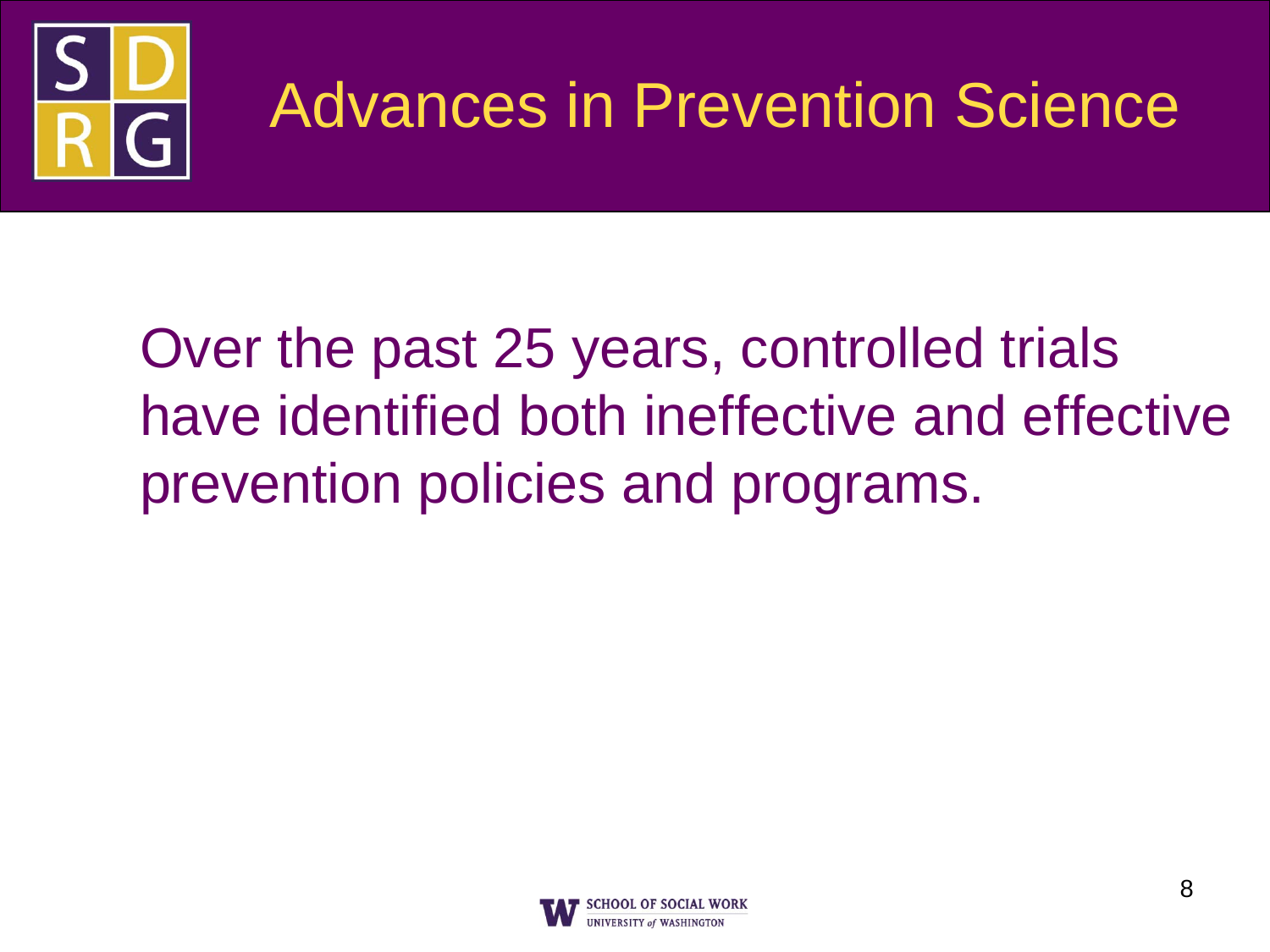



Prevention approaches that do not work or have not been evaluated have been more widely used than those shown to be effective.

(Gottfredson & Gottfredson, 2002, Hallfors et al 2001, Ringwalt et al., 2002.)

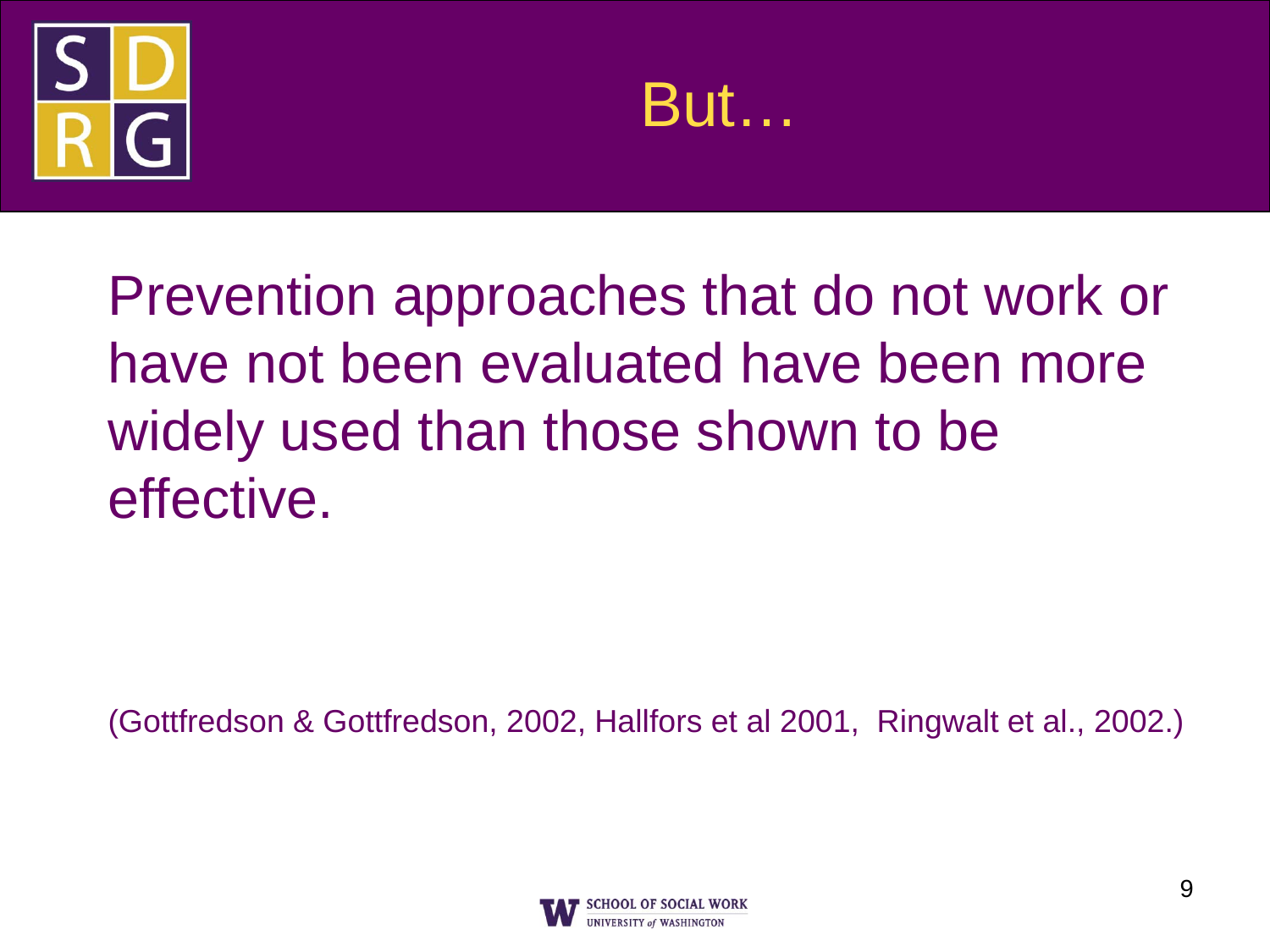

The Challenge

How can we increase use of tested and effective prevention policies and programs…

while recognizing that communities are different from one another and need to decide locally what policies and programs they use?

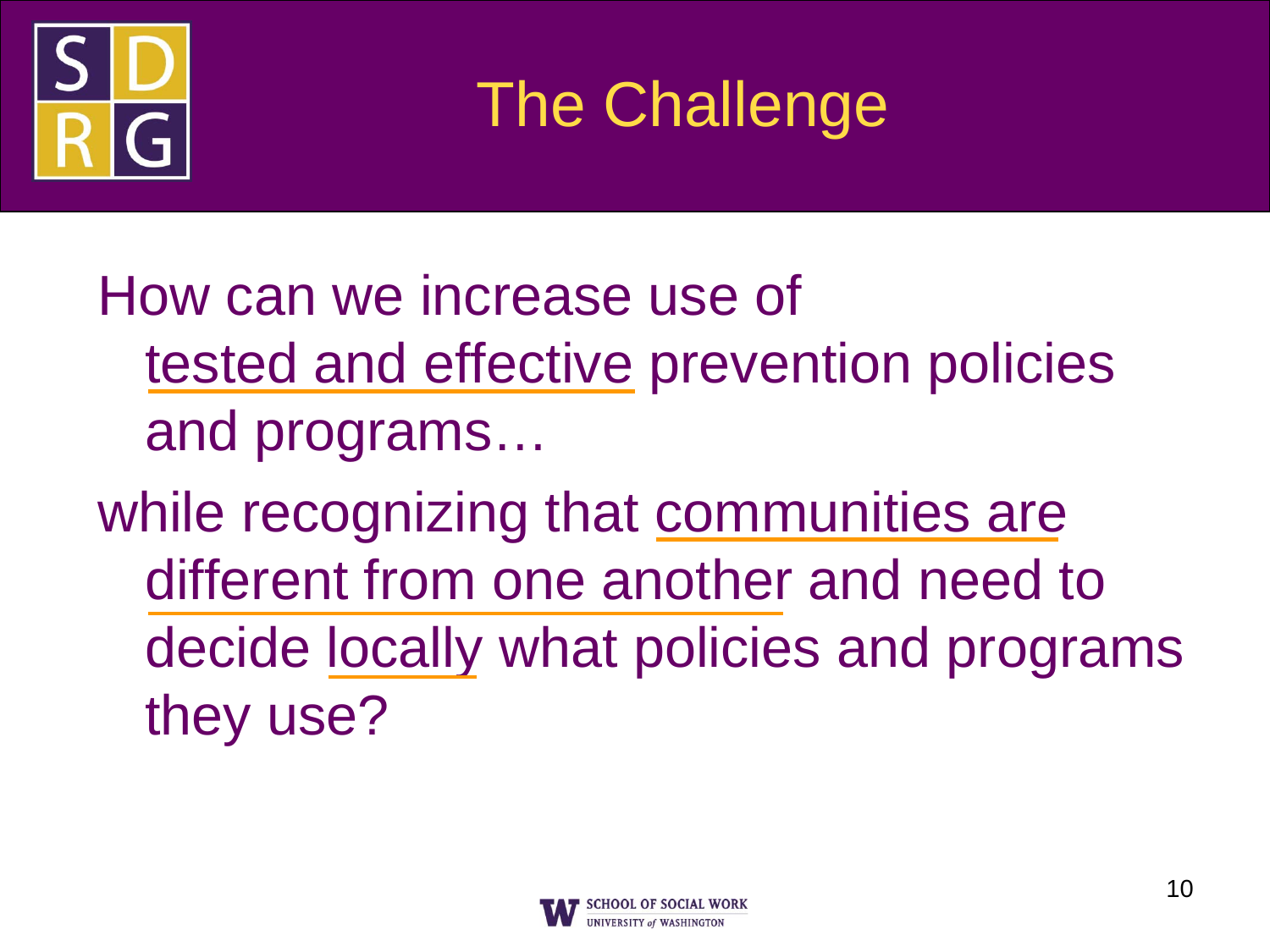

## A Goal for Community Prevention

- To identify those risk factors that are most prevalent and those protective factors that are suppressed.
- To address these risk and protective factors with tested and effective policies and programs.

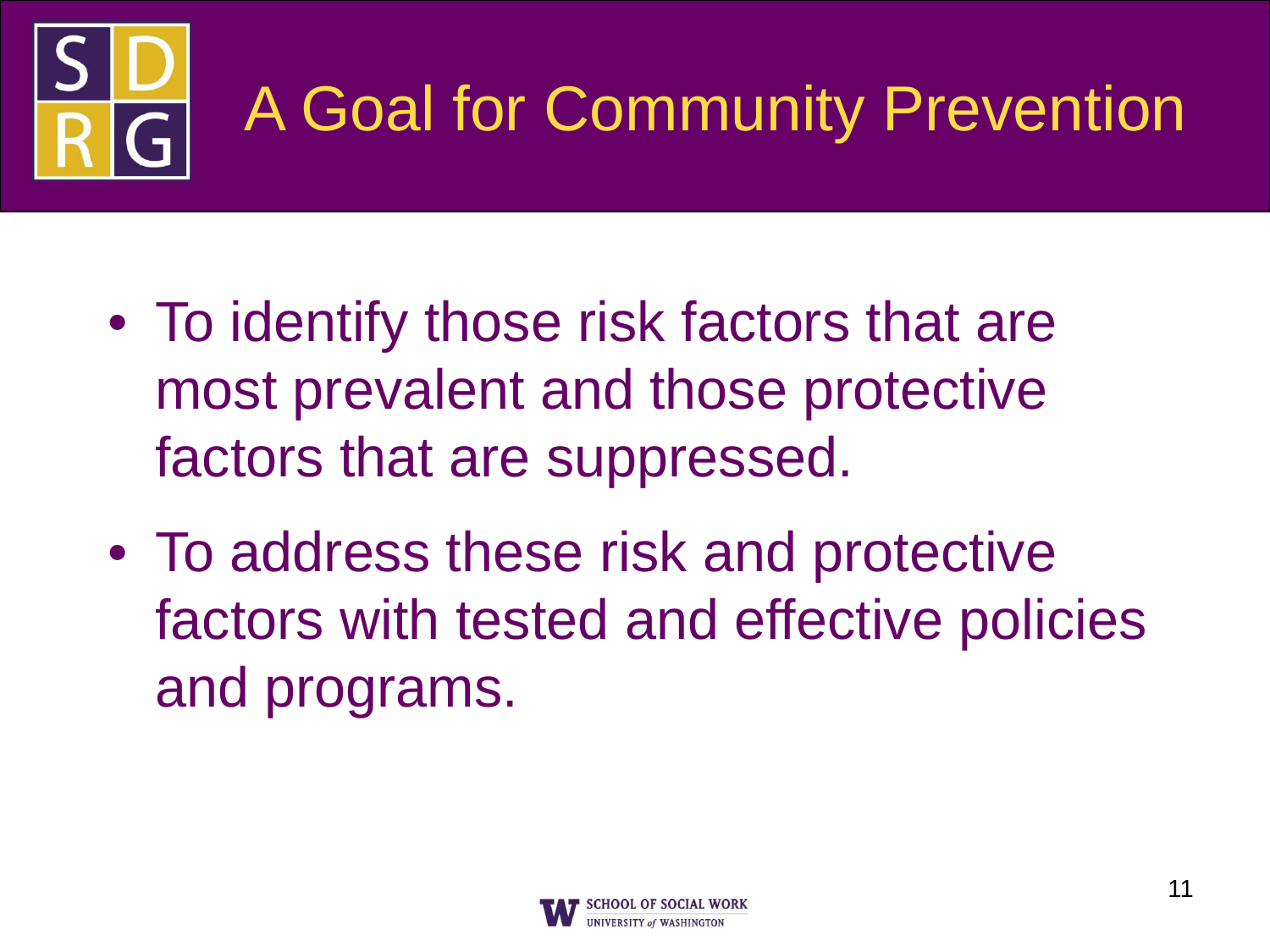

## Coalitions Could Be Key

- Local coalitions can activate diverse community stakeholders to collaborate in prevention across all domains of life.
- This collaborative action could systematically reduce risk and strengthen protection in communities.

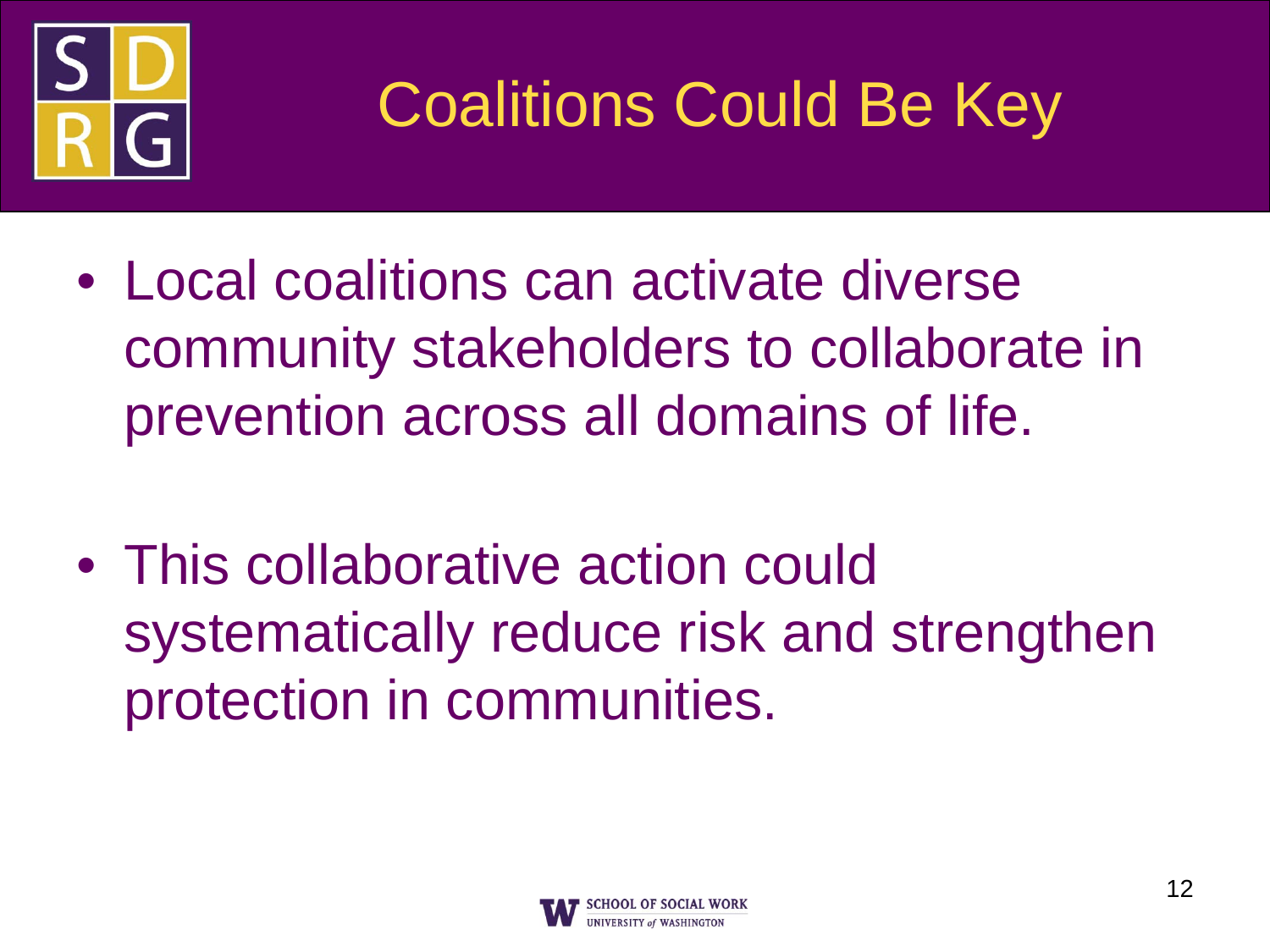

## But Many Coalitions Have Failed

- Studies have found that many coalitions fail to achieve their goals of preventing drug abuse and other health risking behaviors.
	- (Yin, Kaftarian et al. 1997; Roussos and Fawcett 2000; Hallfors, Cho et al. 2002; Wandersman and Florin 2003; Flewelling, Austin et al. 2005; Zakocs and Edwards 2006; Collins, Johnson et al. 2007).

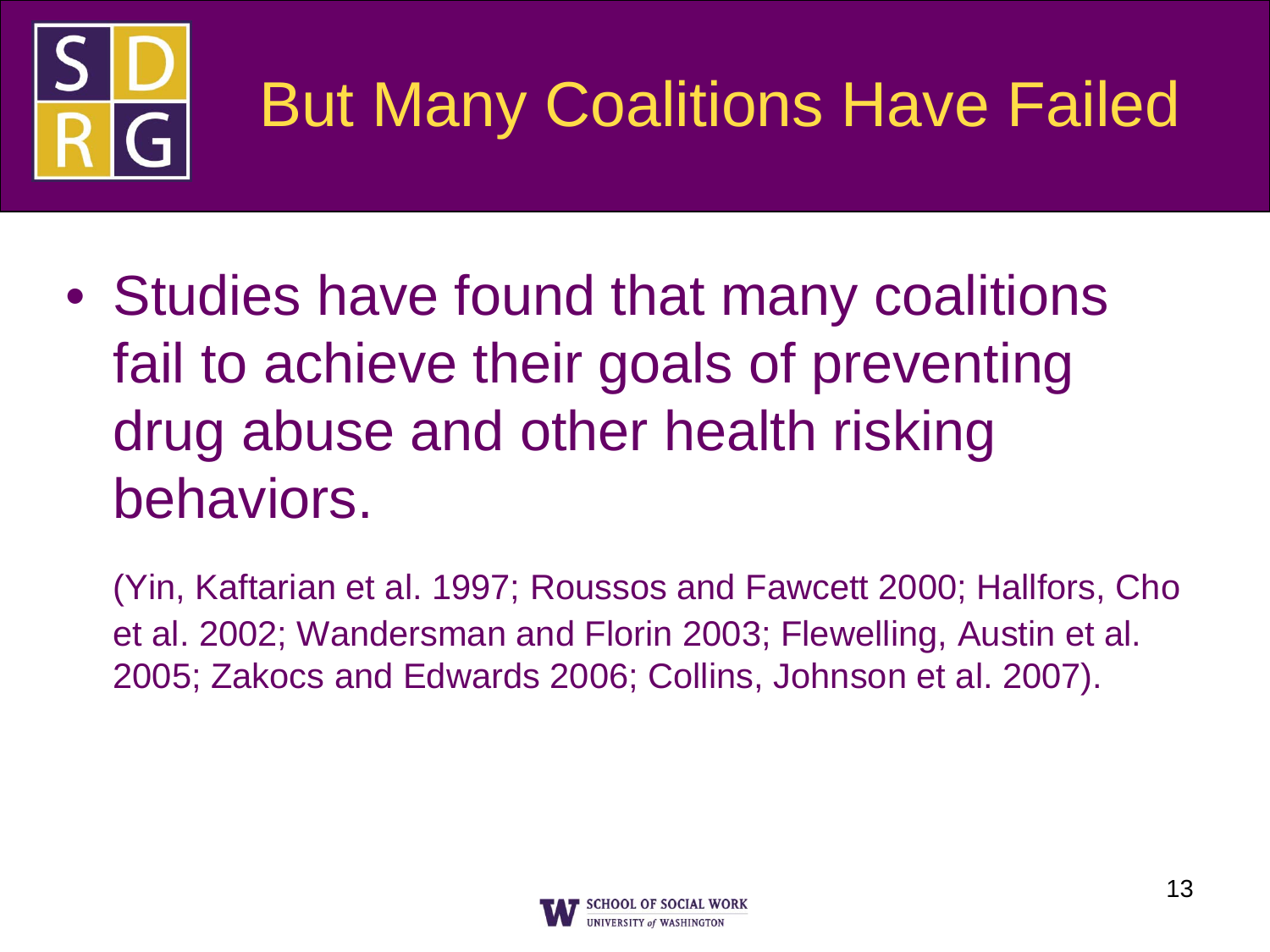



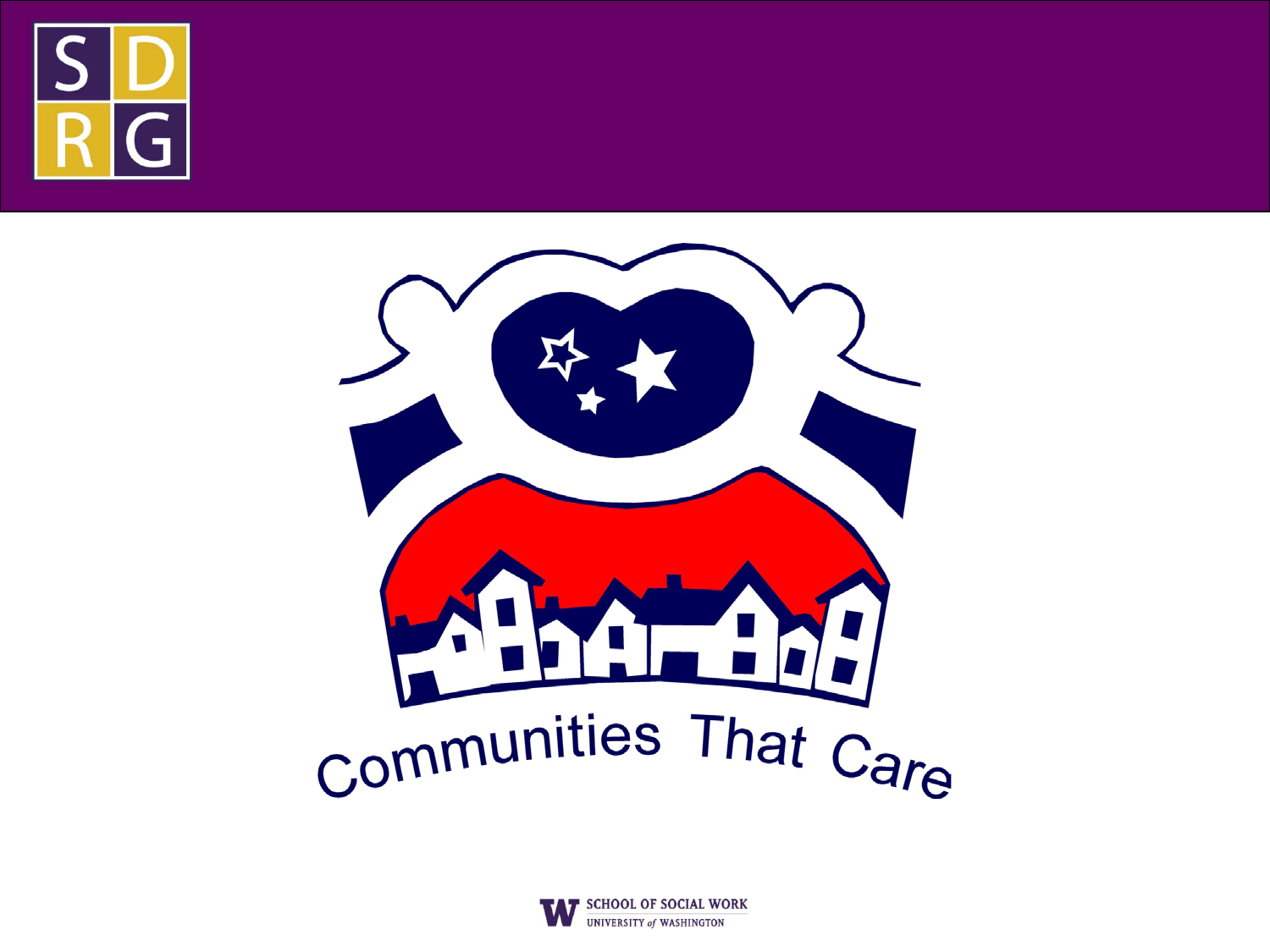

Communities That Care (CTC): A Tested and Effective System for Community Wide Prevention

- CTC is a *proven* method for mobilizing communities to prevent underage drinking, tobacco use and delinquent behavior.
- CTC has been tested in a randomized controlled experimental trial involving 12 pairs of matched communities (24 communities) across 7 states in the United States.
- CTC's effects have been independently replicated in a statewide dissemination trial in Pennsylvania.

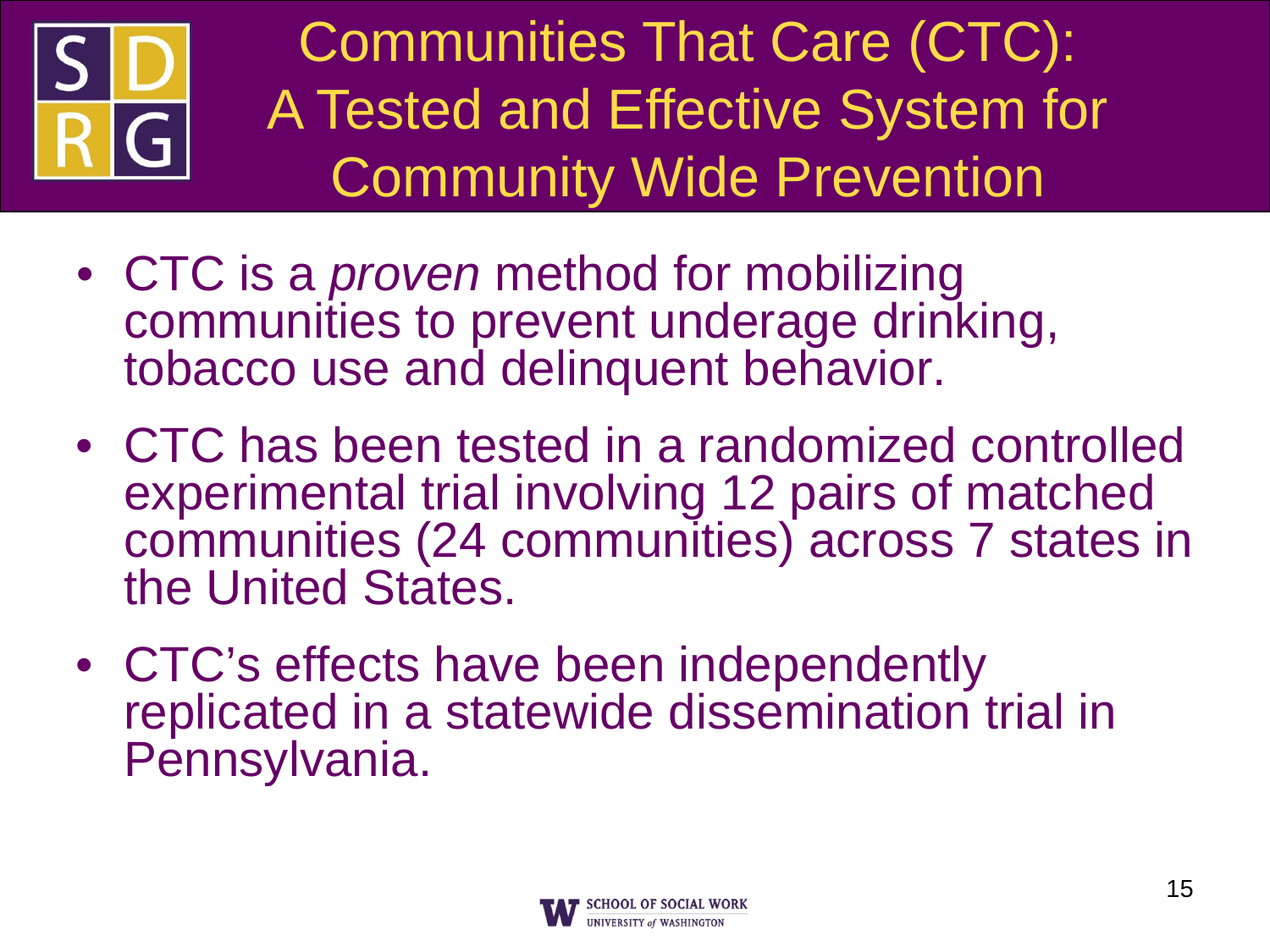

### The Communities That Care **Prevention System**

- A coalition/board of diverse community stakeholders applies **prevention science**  to guide the work.
- **Measures** community levels of protection and risk by surveying young people themselves.
- Matches the community's profile of risk and protection with **tested, effective** programs and policies.

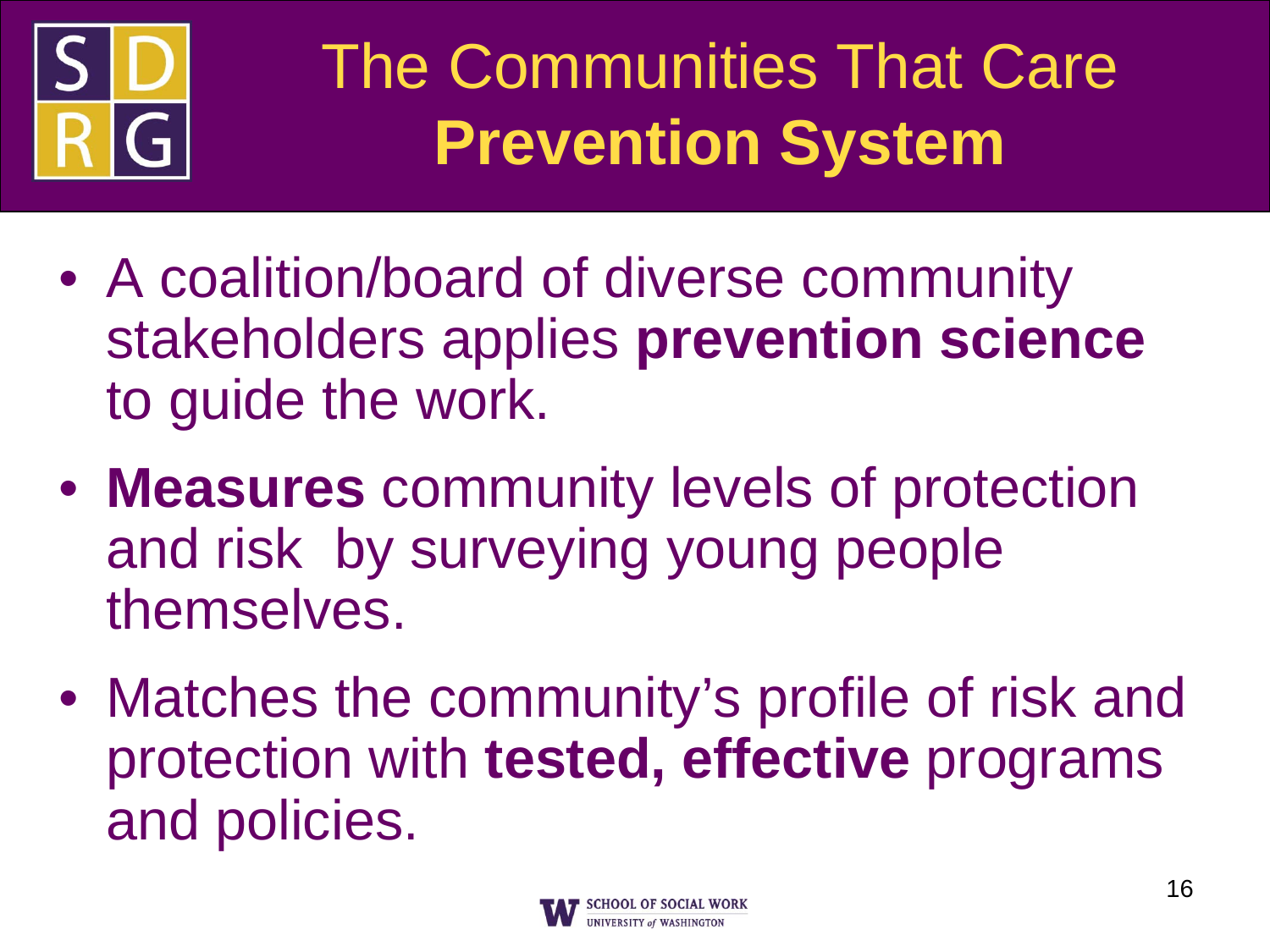

### The Communities That Care **Prevention System**

- Ensures that new programs and policies are implemented with **fidelity**.
- Focuses on **measured** outcomes
	- Are fewer teens using drugs? Fewer smoking? Fewer committing violent acts?
- Local control builds ownership to create sustainable change.

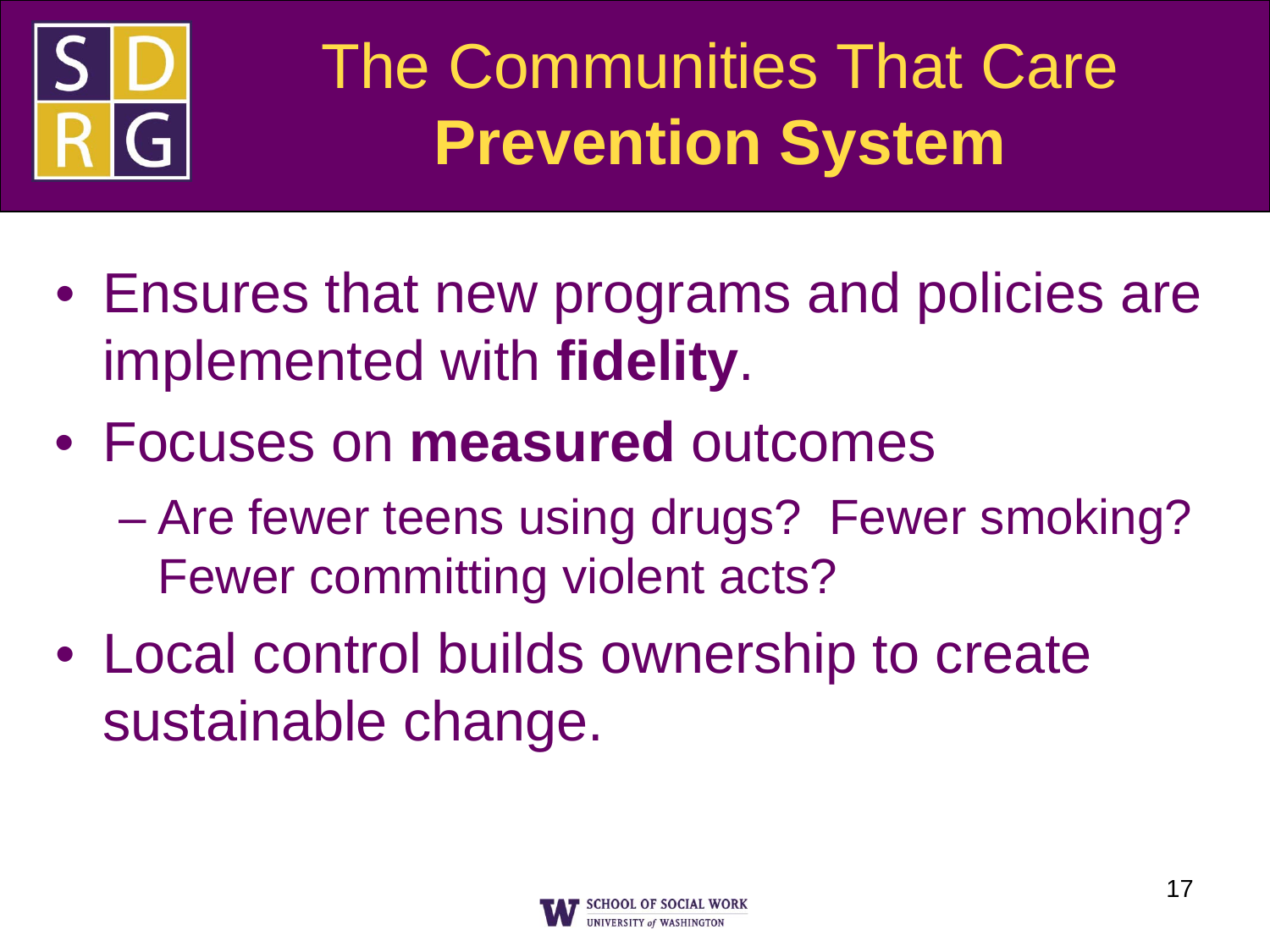# The Communities That Care Operating System



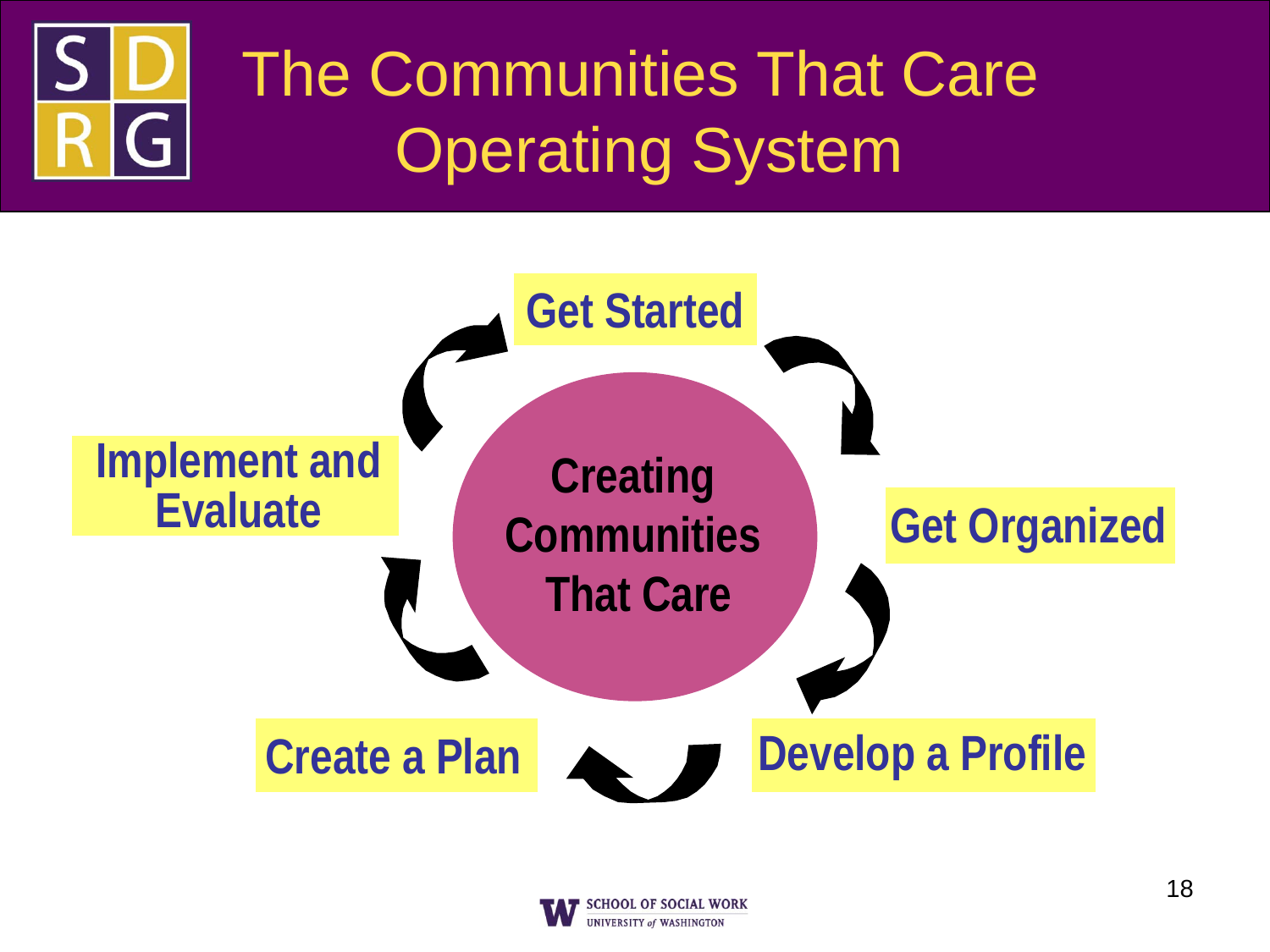

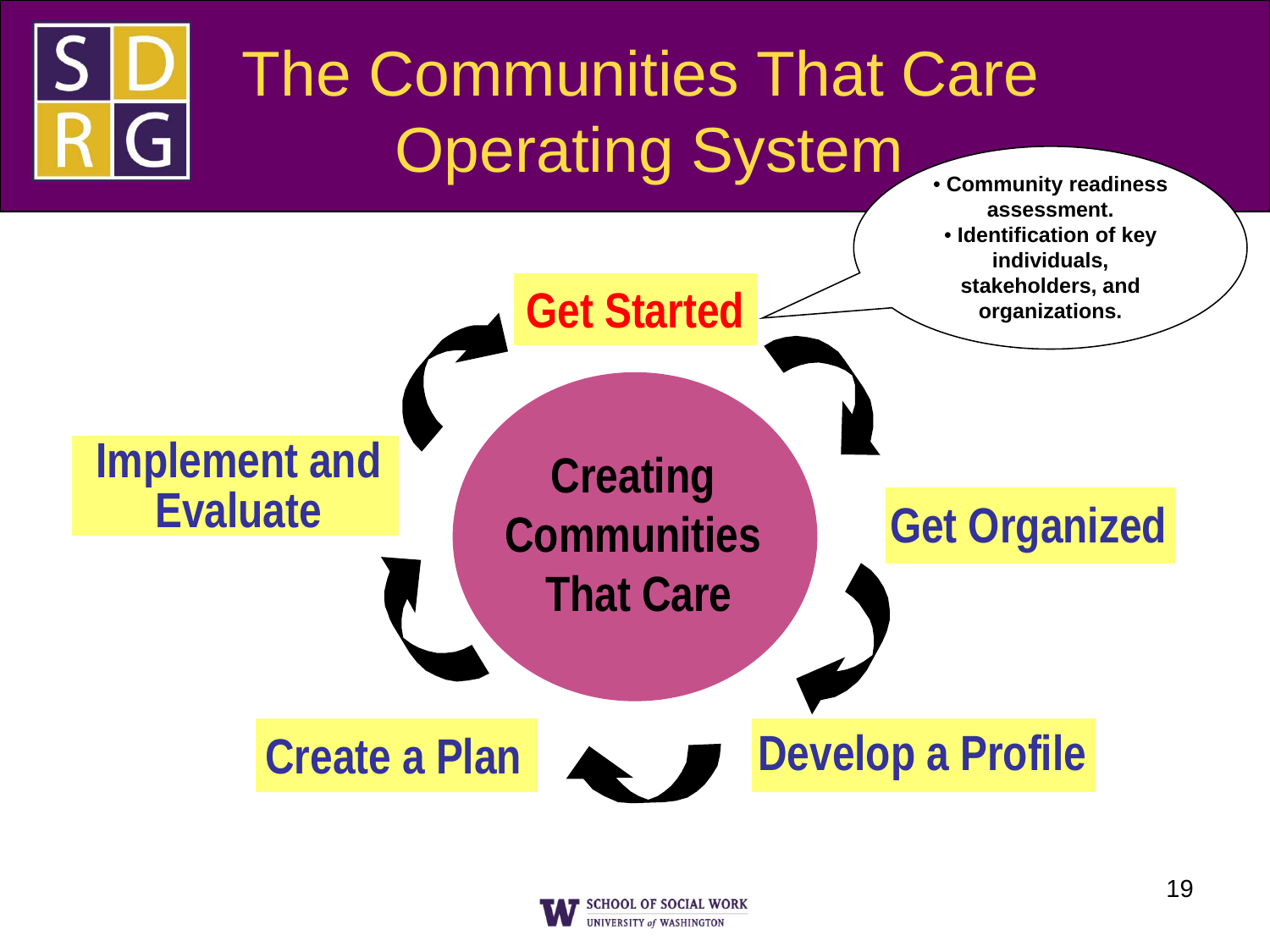### The Communities That Care G Operating System



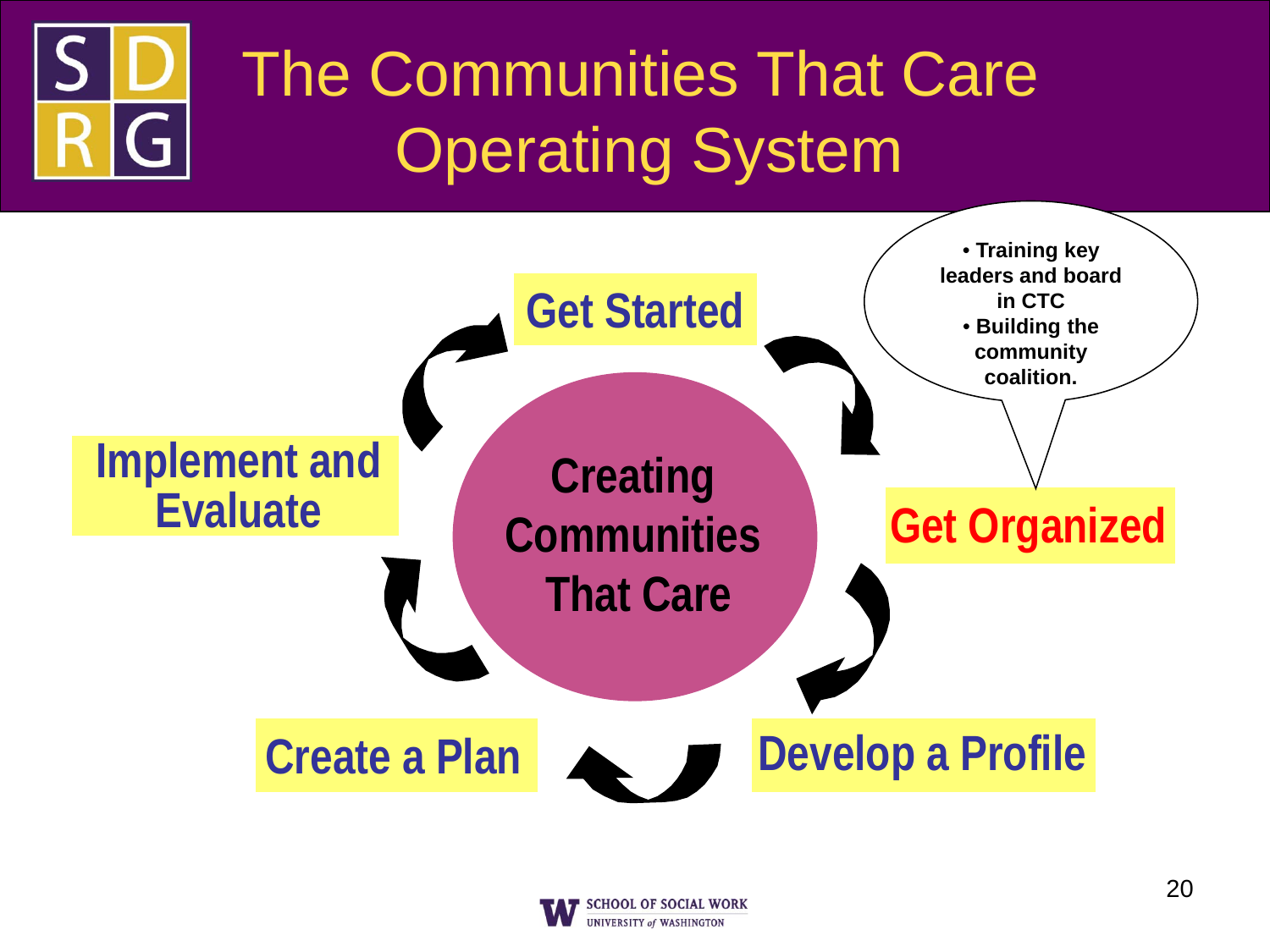### The Communities That Care A Operating System



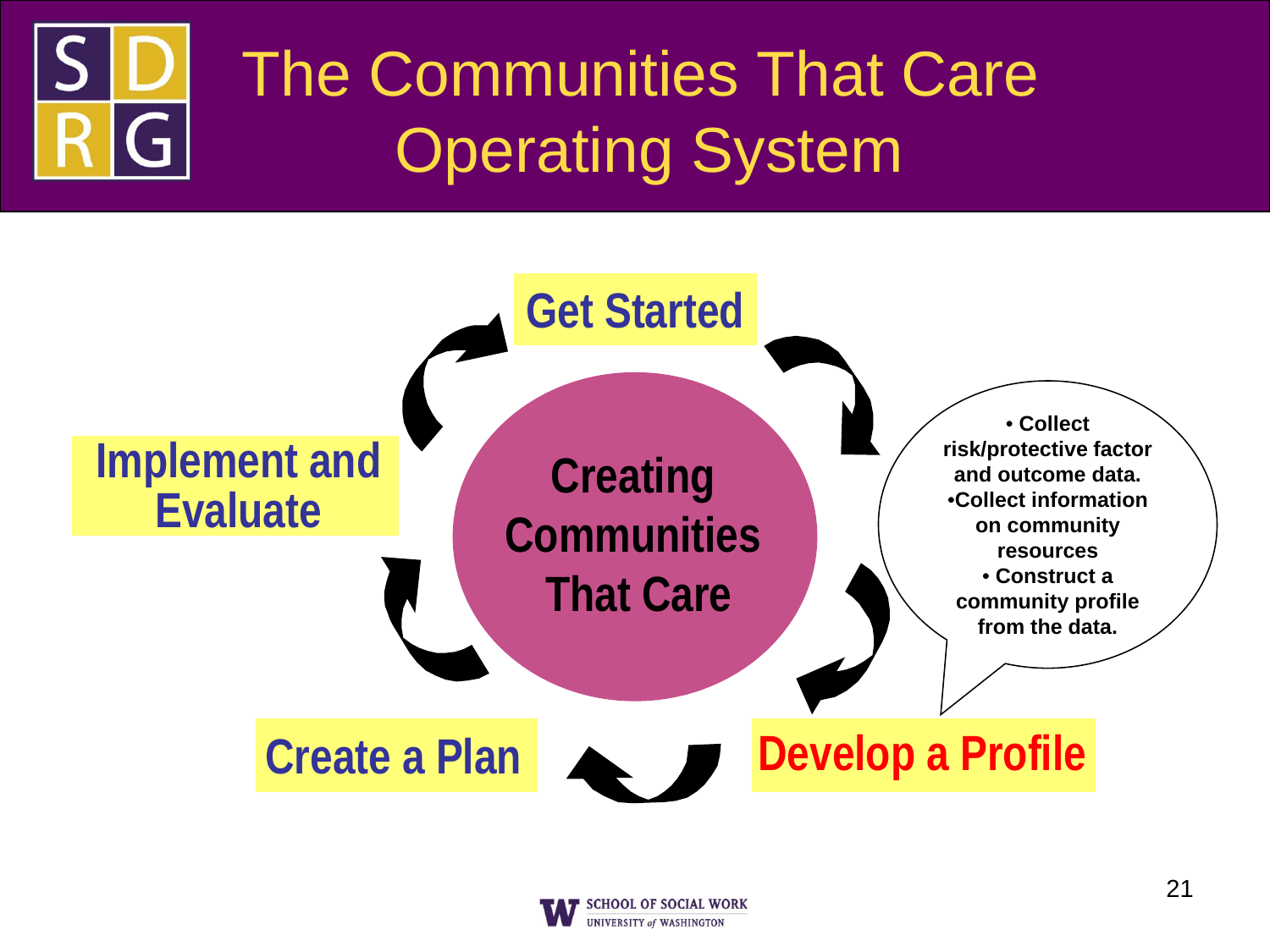### What We Know about G Community Risk and Protection

Communities vary significantly in levels of risk and protective factors and substance use outcomes. (Hawkins et al. 2004)

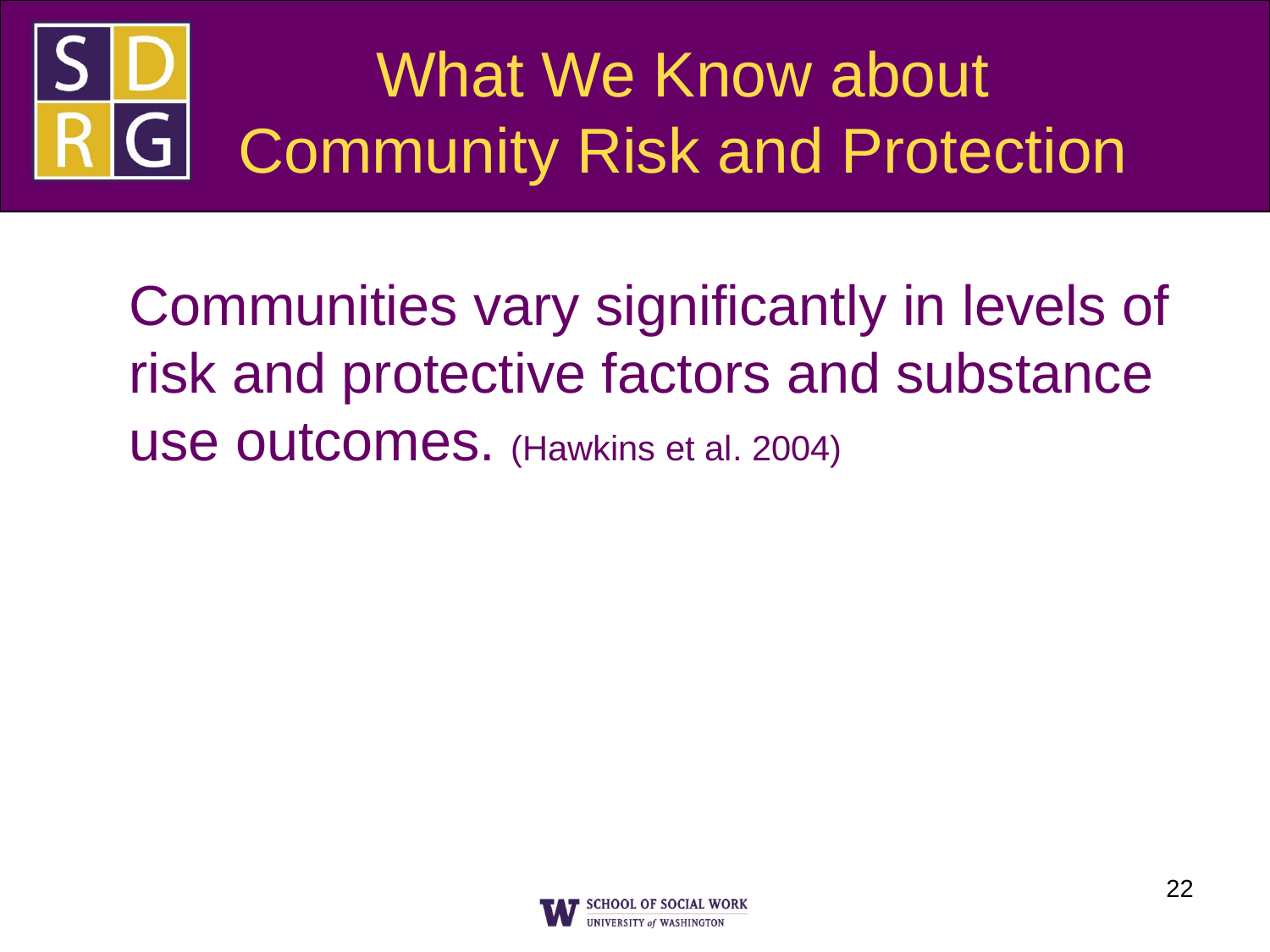

# The CTC Youth Survey

- Assesses young peoples' experiences and perspectives.
- Provides valid and reliable measures of risk and protective factors across gender, grade and racial/ethnic groups.
- Identifies levels of risk and protective factors and health and behavior outcomes for district, city, school, or neighborhood.
- Guides planners to select appropriate tested, effective actions
- Monitors the effects of chosen actions.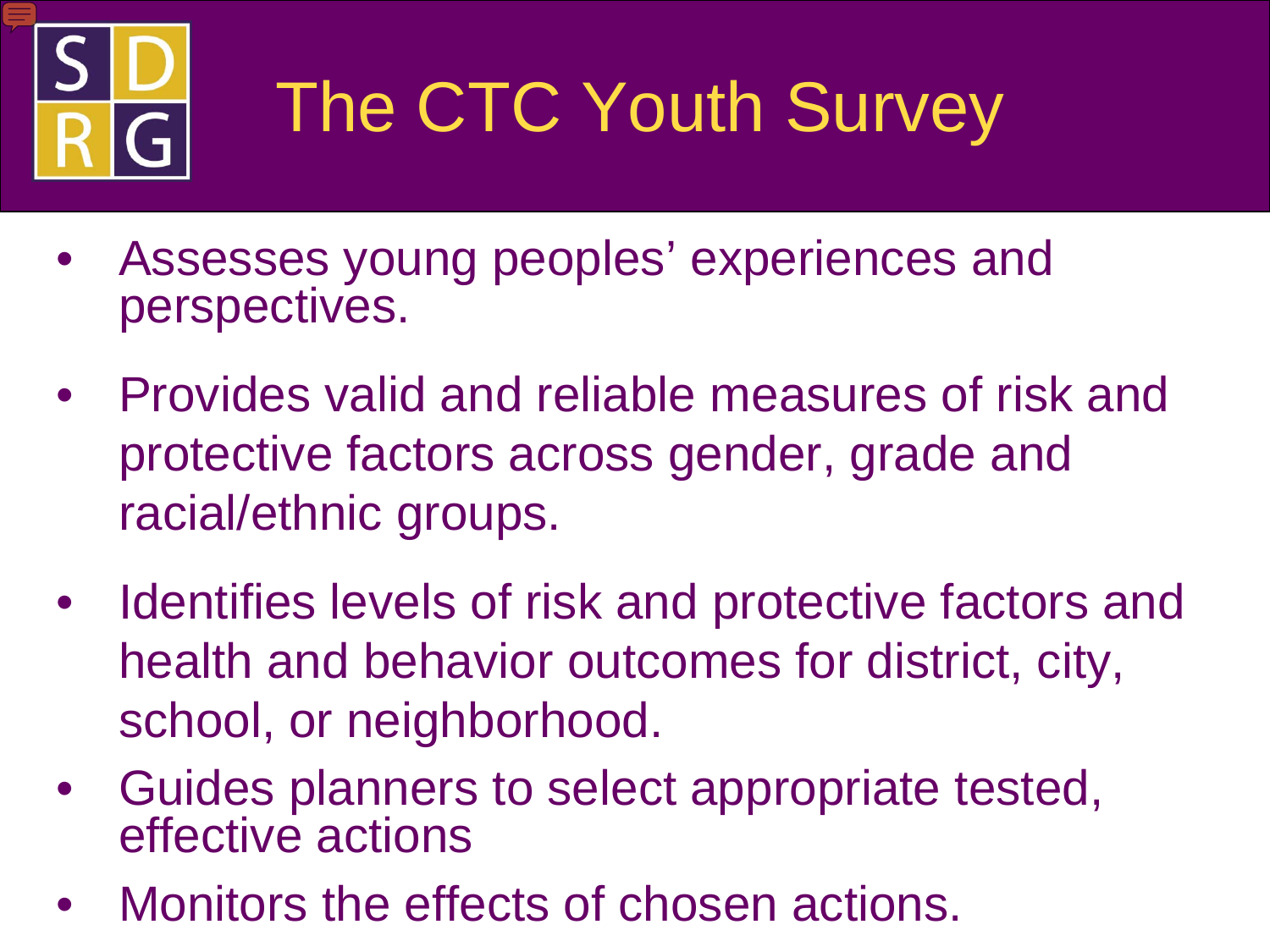

#### **MISK Profile 8th Grad** Madison Middle School Risk Profile, 8th Grade, 2002

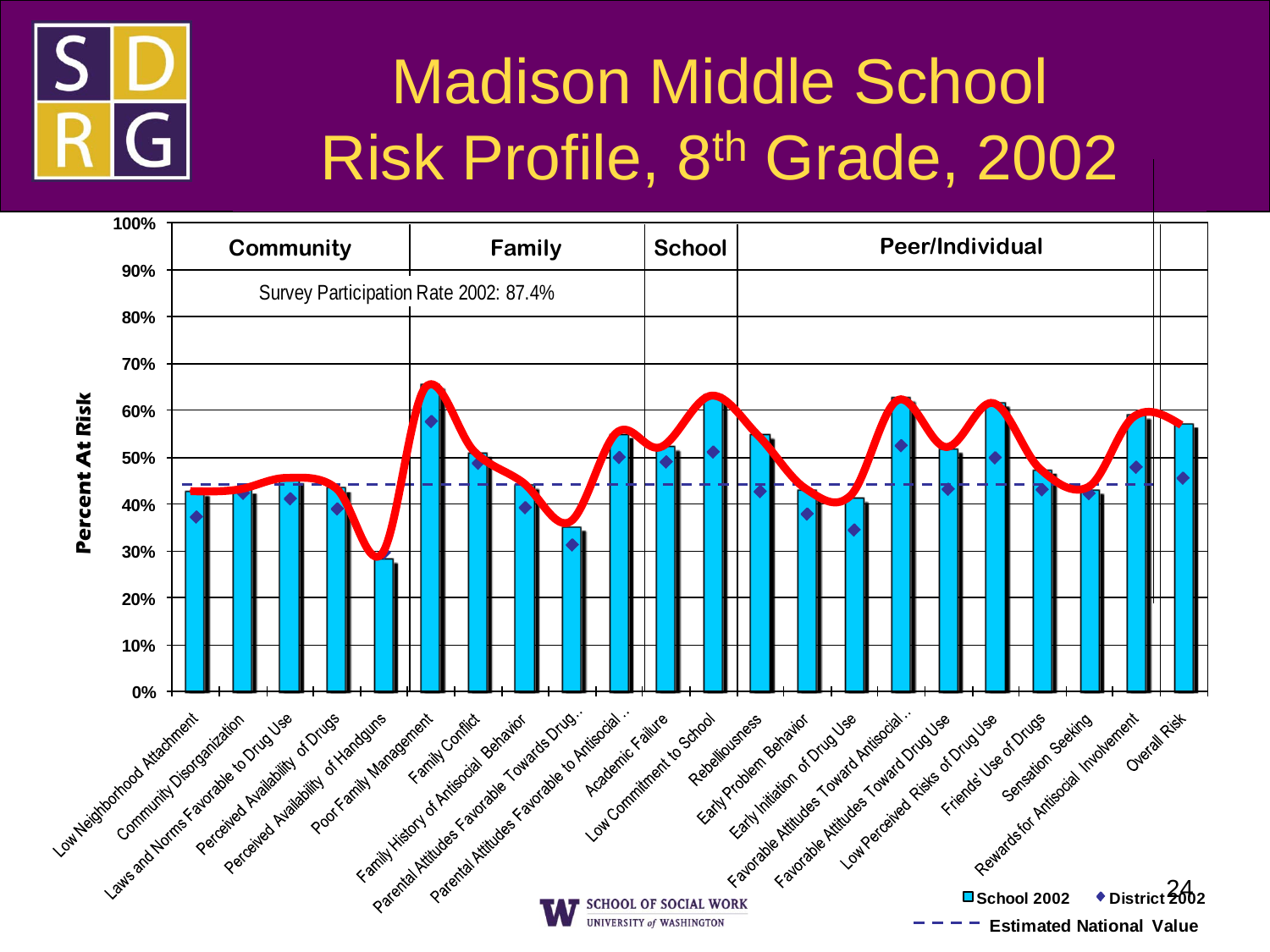

## Risk Profile, 10<sup>th</sup> Grade, 2002 Nova High School

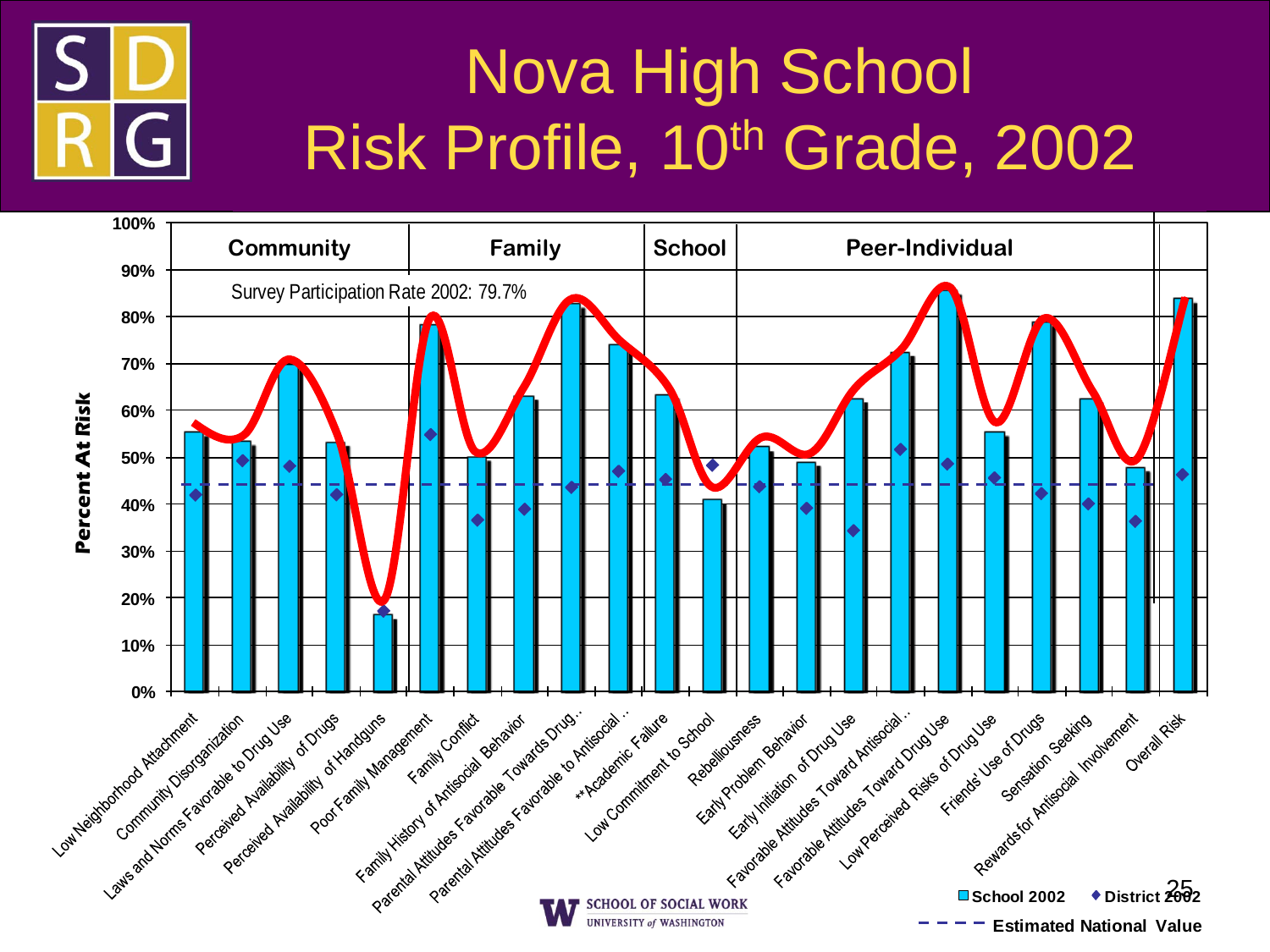# The Communities That Care Operating System



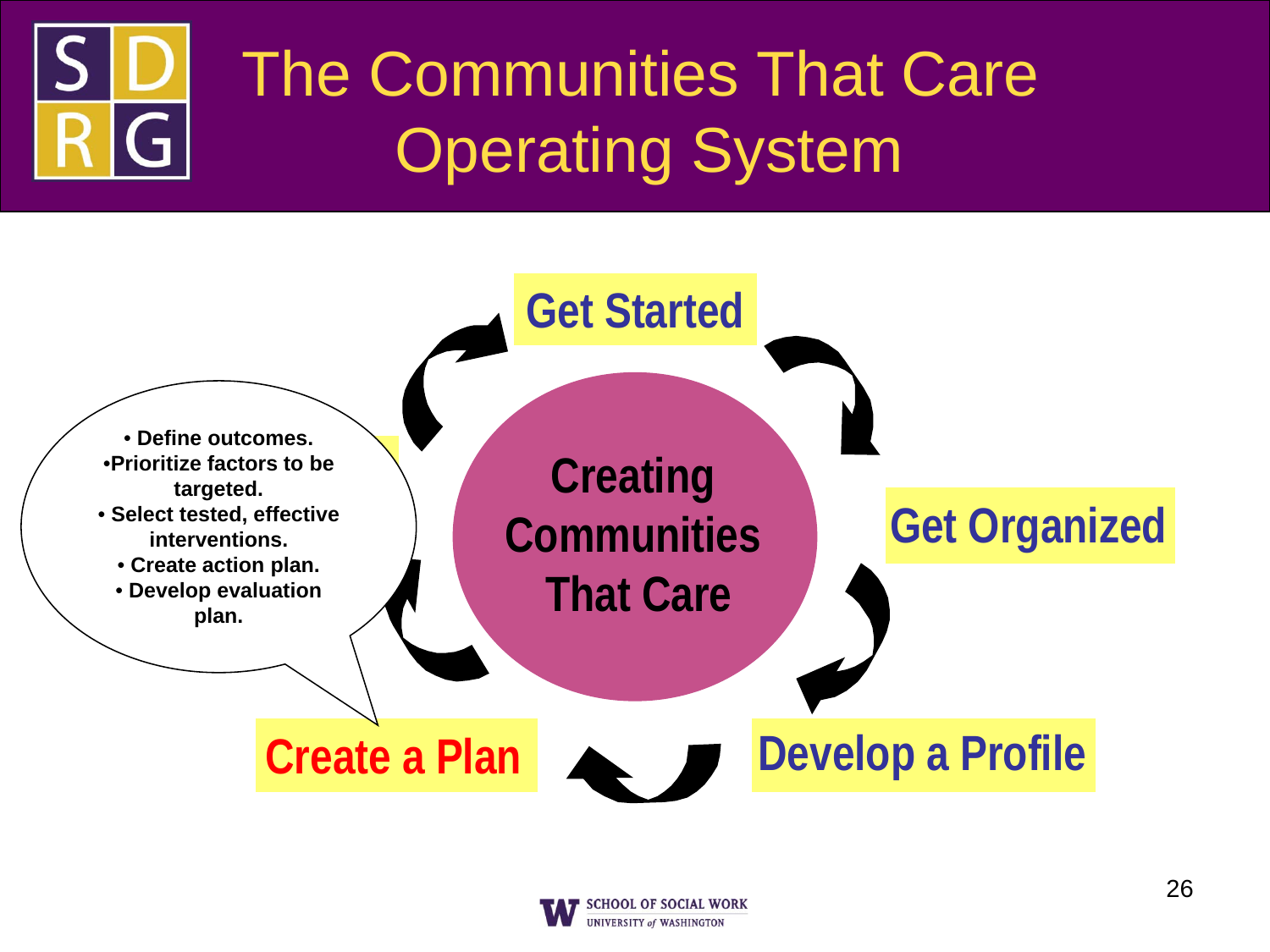

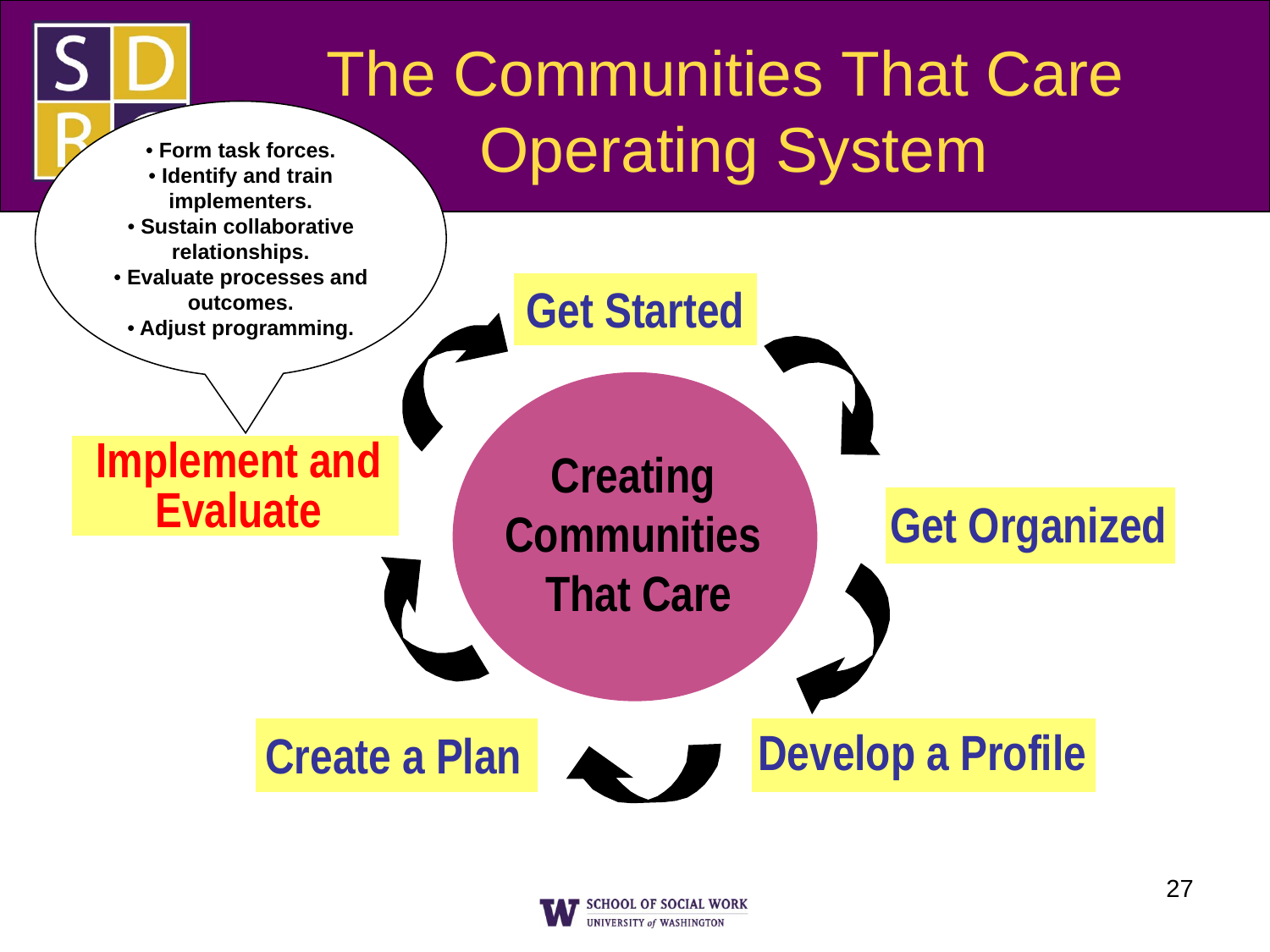

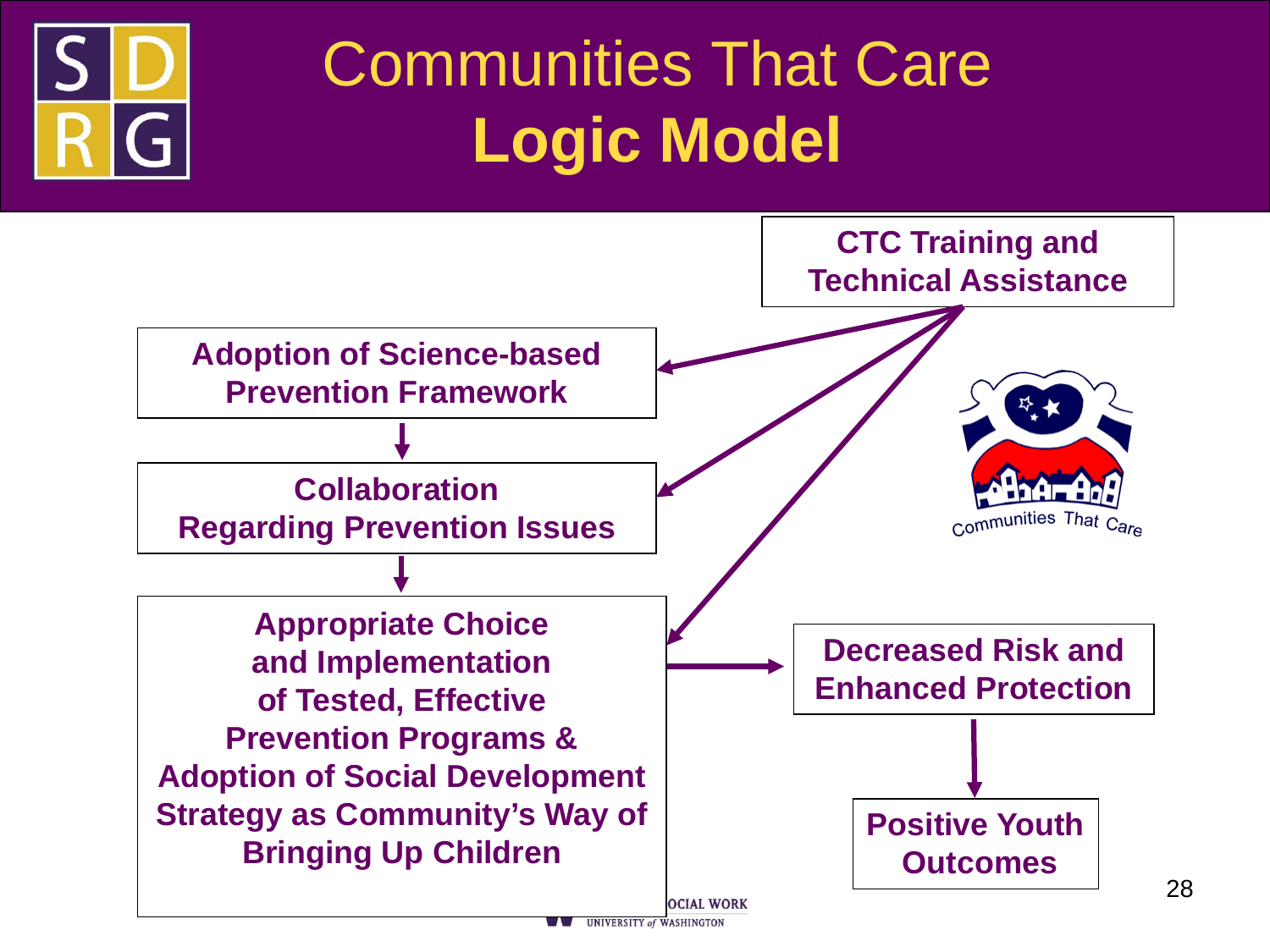

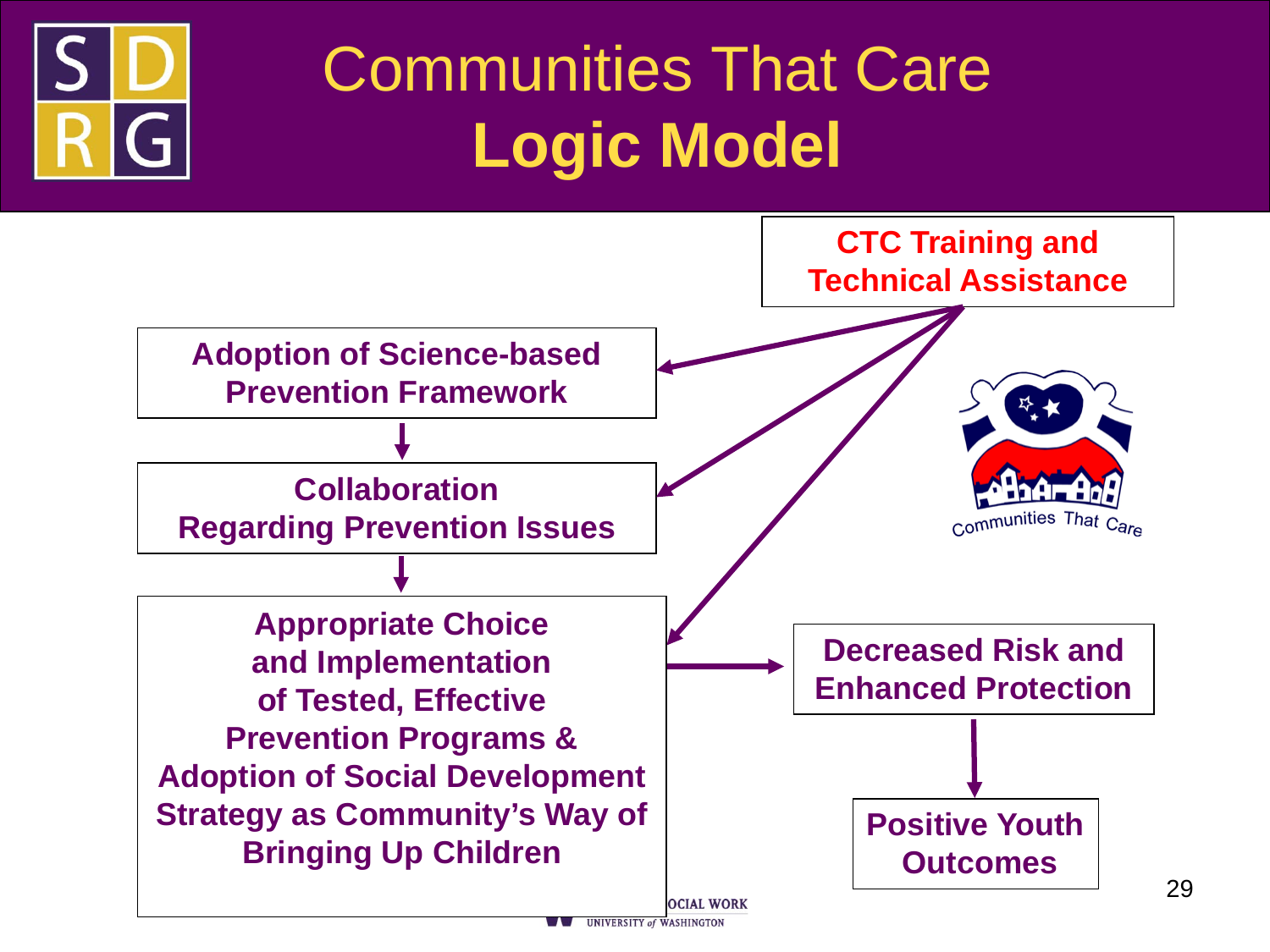

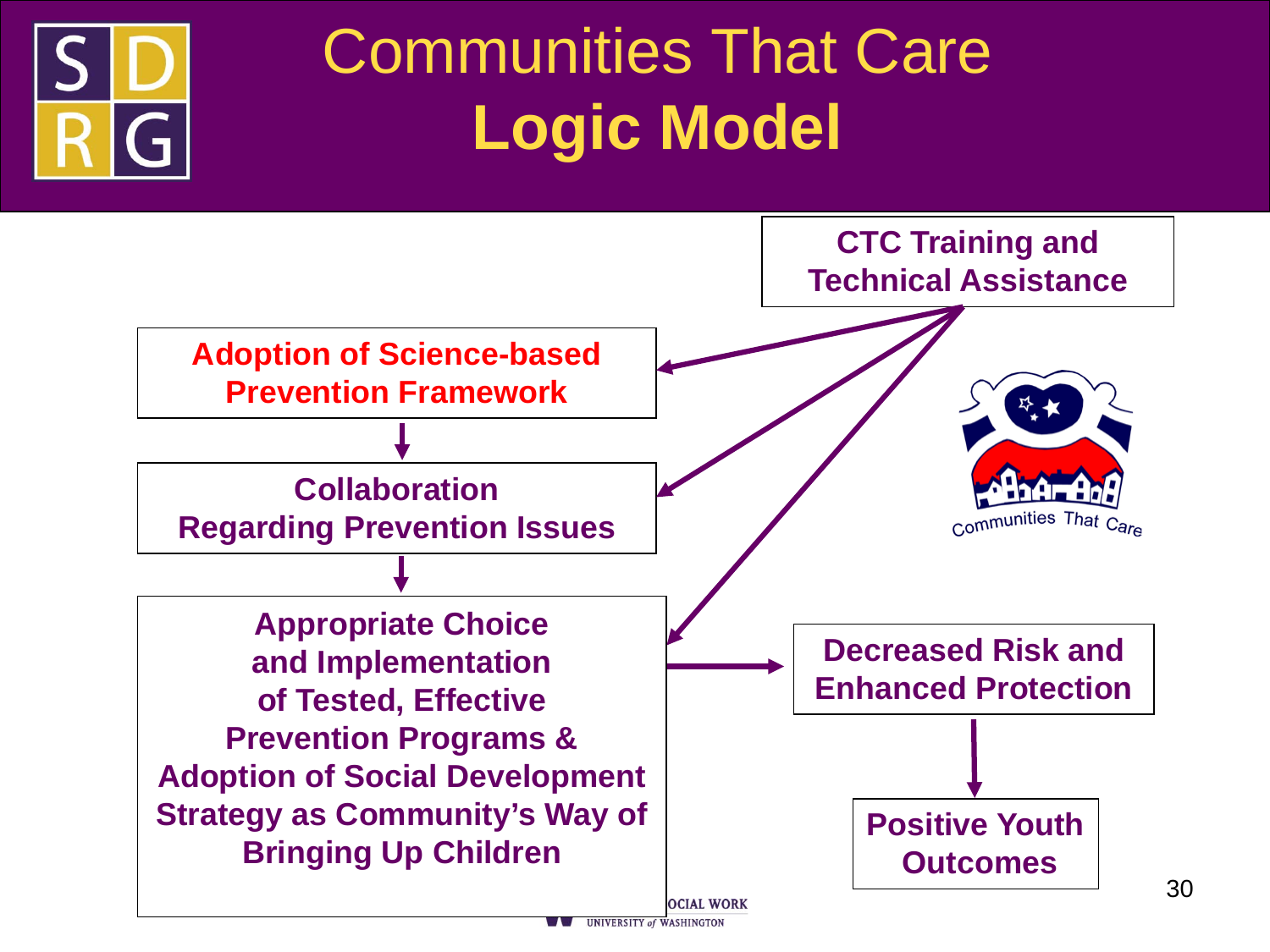

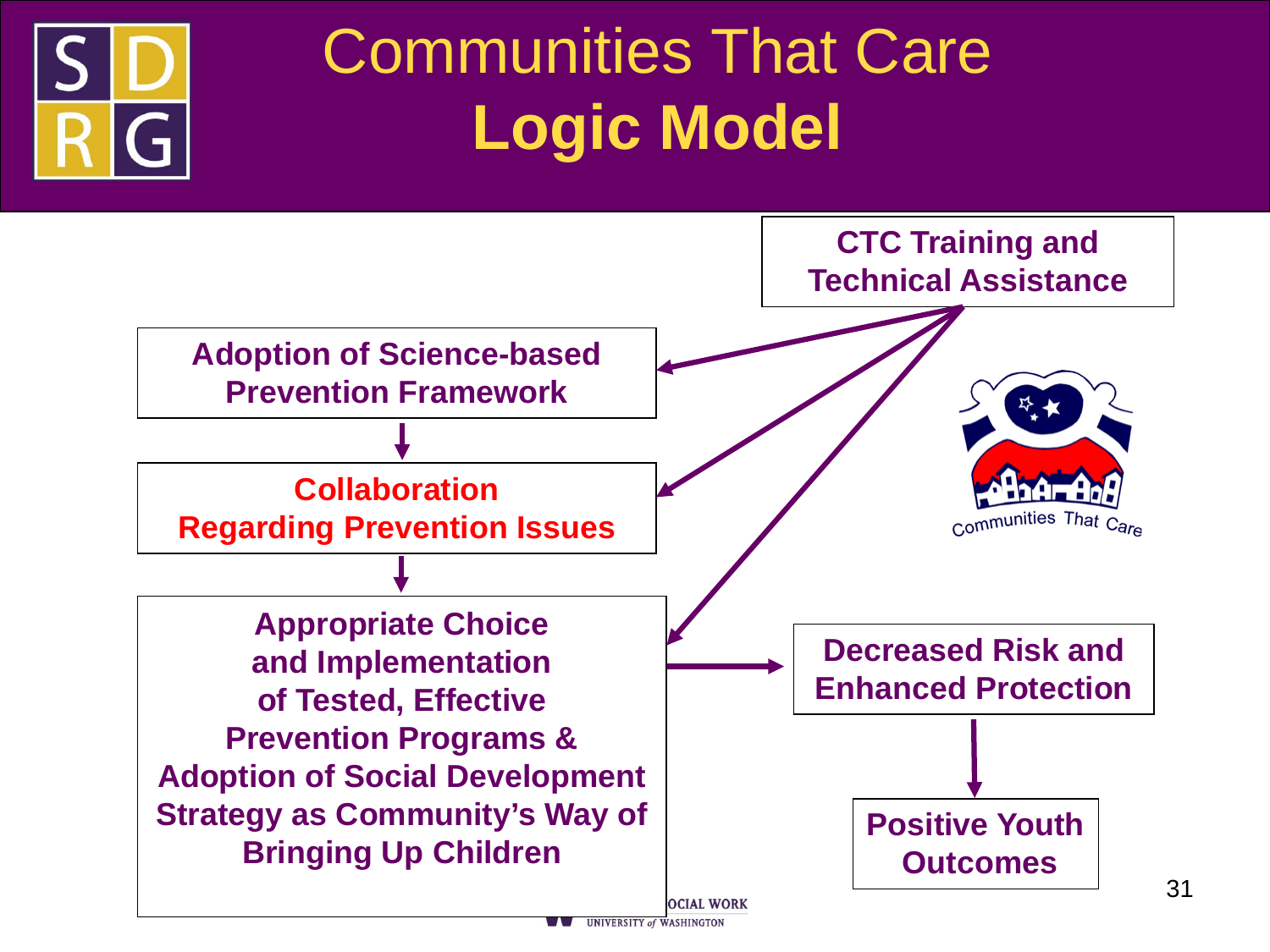

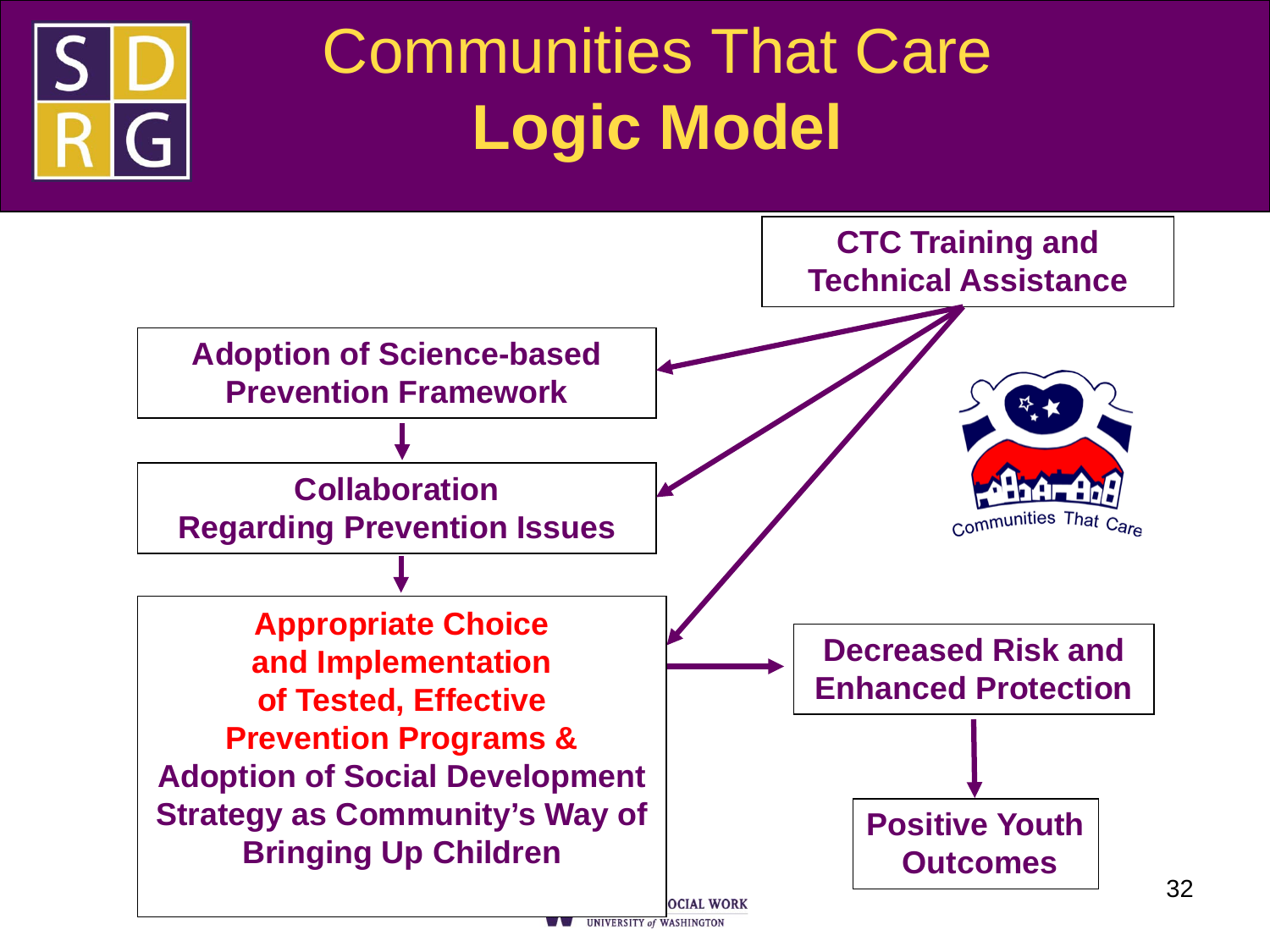

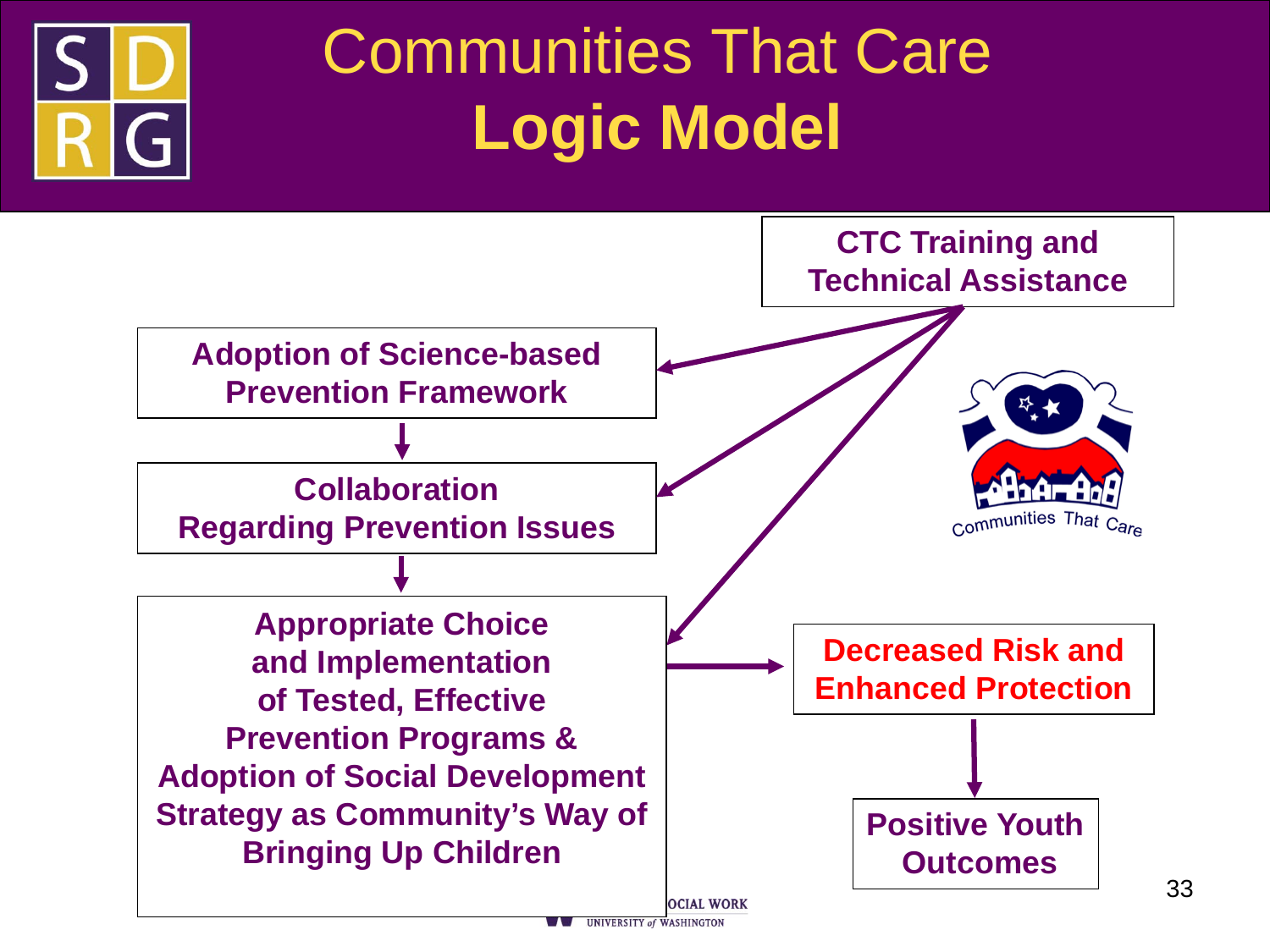

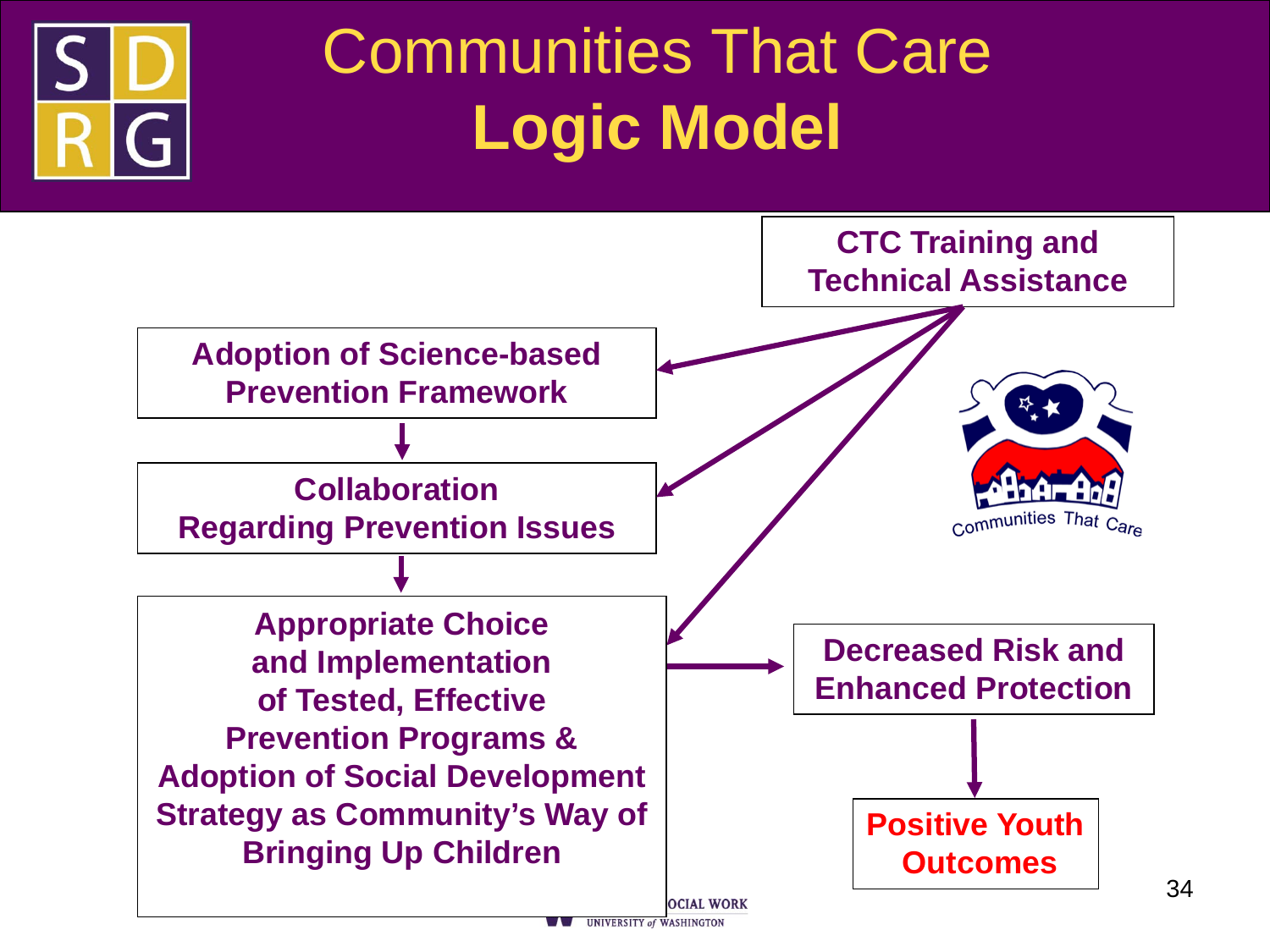

## **CTC** Process and Timeline

| <b>Process</b>                                     |                                                                        | <b>Measurable</b><br><b>Outcomes</b>                                                        |                                                                                             |                                      |
|----------------------------------------------------|------------------------------------------------------------------------|---------------------------------------------------------------------------------------------|---------------------------------------------------------------------------------------------|--------------------------------------|
| Assess risk,<br>protection and<br><b>resources</b> | Implement and<br>evaluate<br>tested<br>prevention<br><b>strategies</b> | Increase in<br>priority<br>protective<br>factors<br>Decrease in<br>priority risk<br>factors | Increase in<br>positive youth<br>development<br><b>Reduction in</b><br>problem<br>behaviors | Vision for a<br>healthy<br>community |
| 6-9 mos.                                           | 1 year                                                                 | 2-5 years                                                                                   |                                                                                             | 4-10 years                           |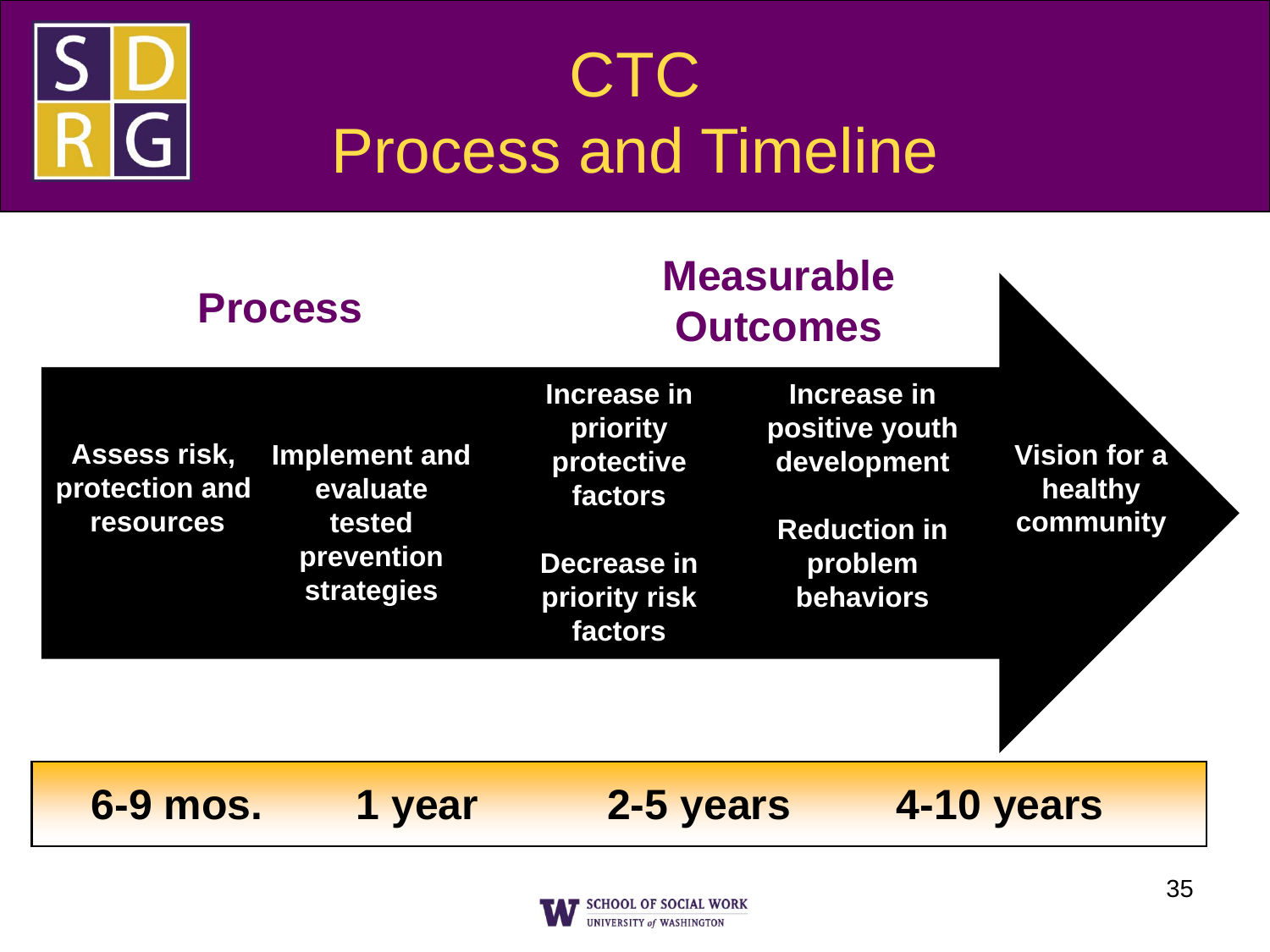# The Community Youth Development Study (CYDS)

### A Test of Communities That Care

- A community randomized trial of CTC in 7 states.
- 24 incorporated towns matched in pairs within state and randomly assigned to CTC or control condition.



Funded by: National Institute on Drug Abuse Center for Substance Abuse Prevention National Cancer Institute National Institute on Child Health and Human Development National Institute of Mental Health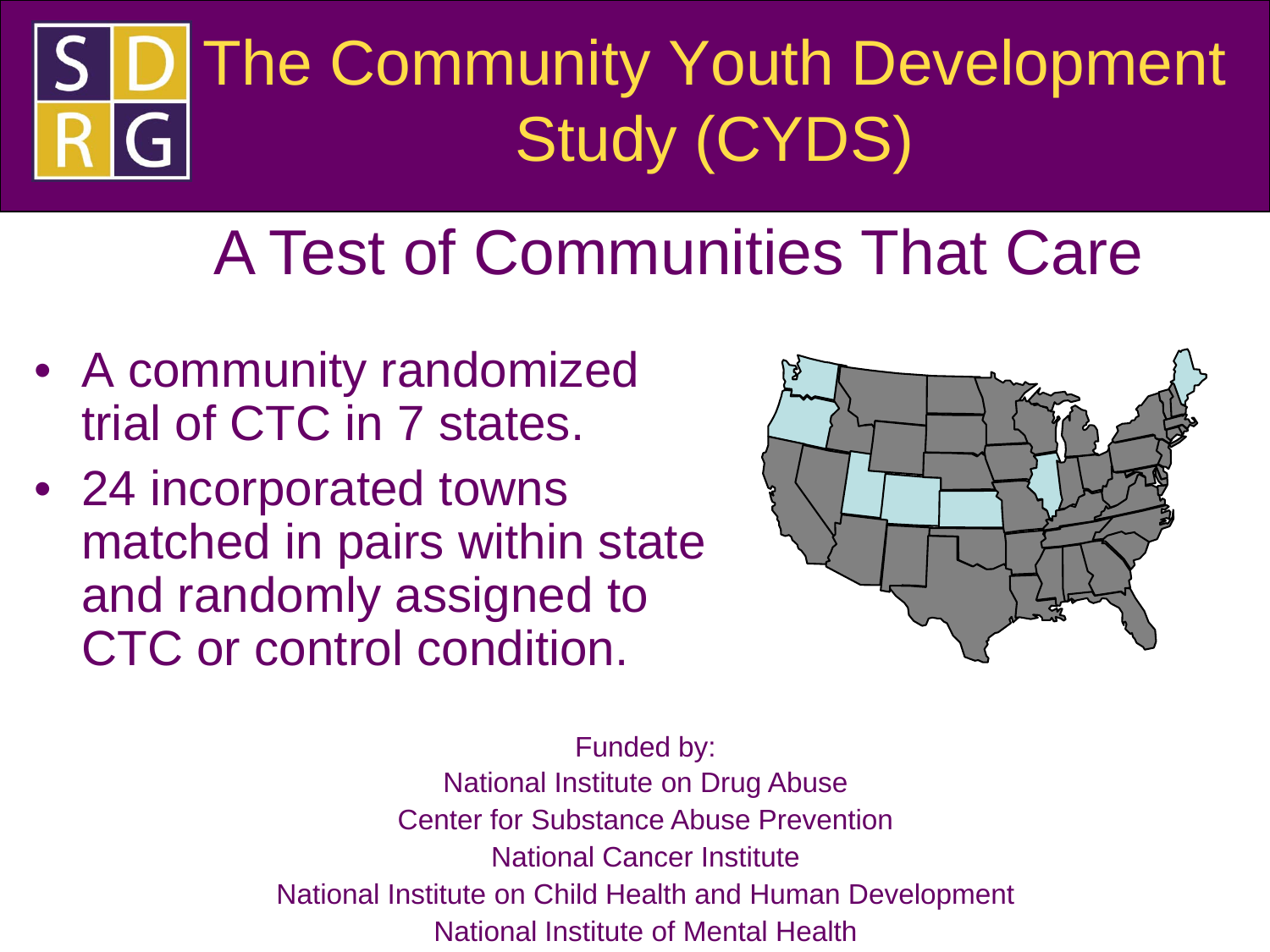

### Communities That Care: Evidence of Effects

- **Adoption of science-based prevention** is higher in CTC communities than in control communities.
- CTC communities and schools are adopting **tested & effective programs**.
- The new programs are being implemented with **fidelity**.
- Exposure to targeted risk factors is increasing less rapidly in the panel in CTC than in control communities.
- By the spring of grade 8,
	- significantly fewer panel students in CTC communities than controls have initiated smoking, smokeless tobacco use, alcohol use, and delinquent behavior.
	- Significantly fewer report current alcohol use, binge drinking, and smokeless tobacco use.
	- Significantly lower rates of delinquent behavior.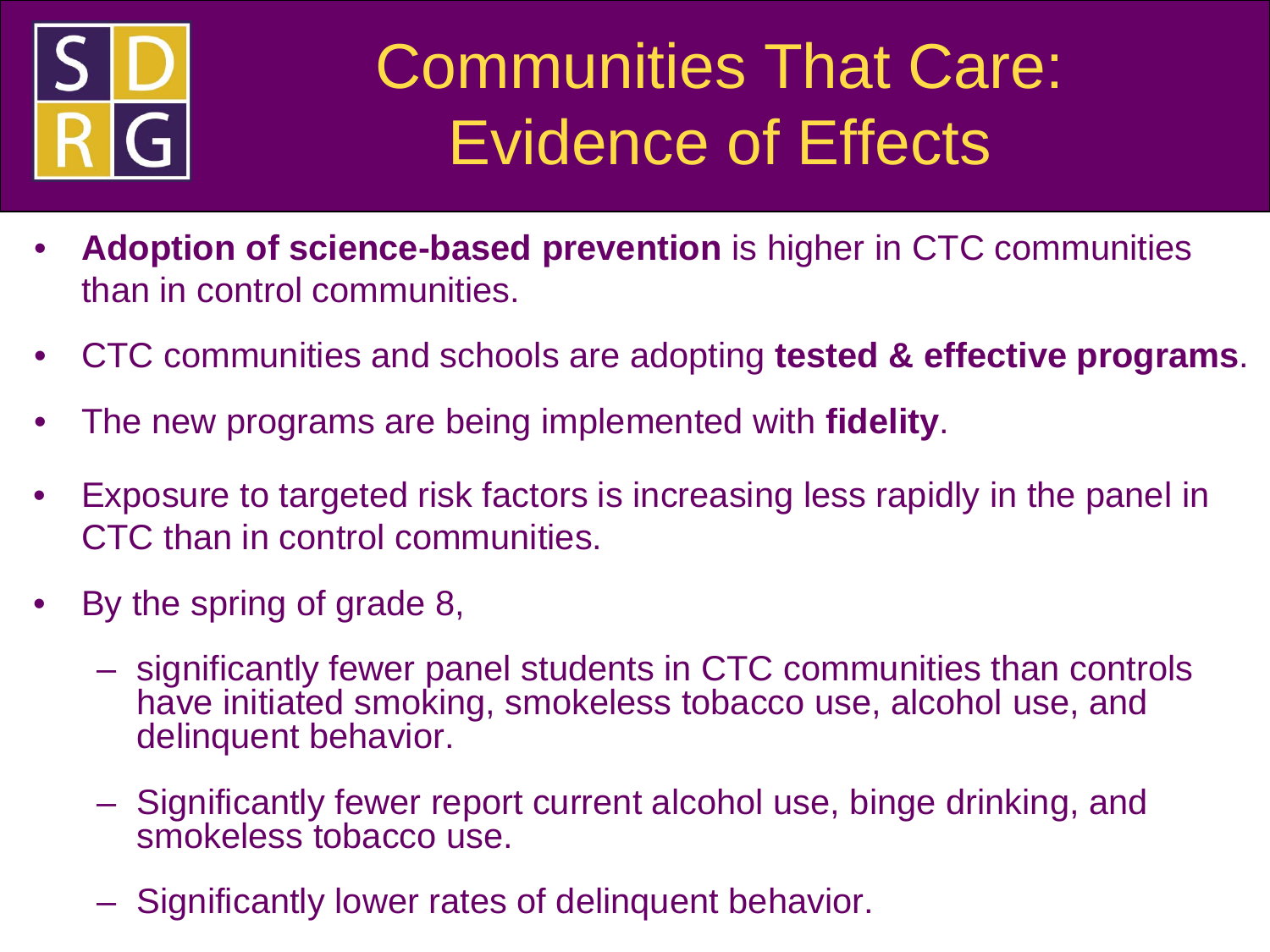

# Why Does CTC Work?

- Complete set of manualized trainings.
- Process for assessing community readiness.
- Milestones and Benchmarks that guide communities through the CTC process.
- Standardized assessment process for community needs assessment.
- Menu of tested and effective preventive interventions.
- Training and tools for monitoring implementation fidelity and quality and outcomes.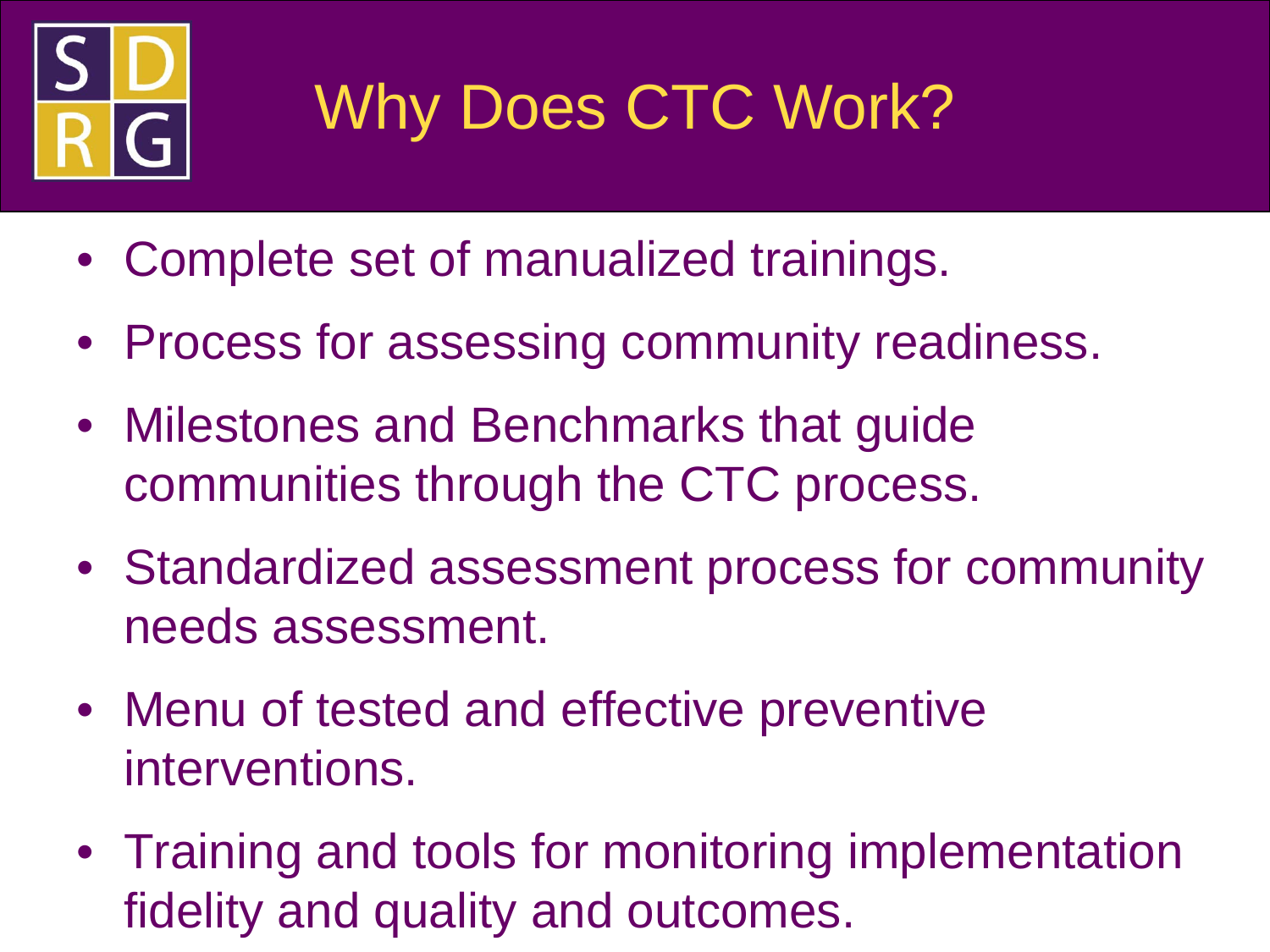

# What is required to install CTC?

- A coalition of community stakeholders.
- A coordinator for the CTC process.
- Manuals and curriculum materials.
- Training from certified trainers.
- Technical assistance when difficulties are encountered.
- A monitoring system to provide routine feedback on progress and outcomes.

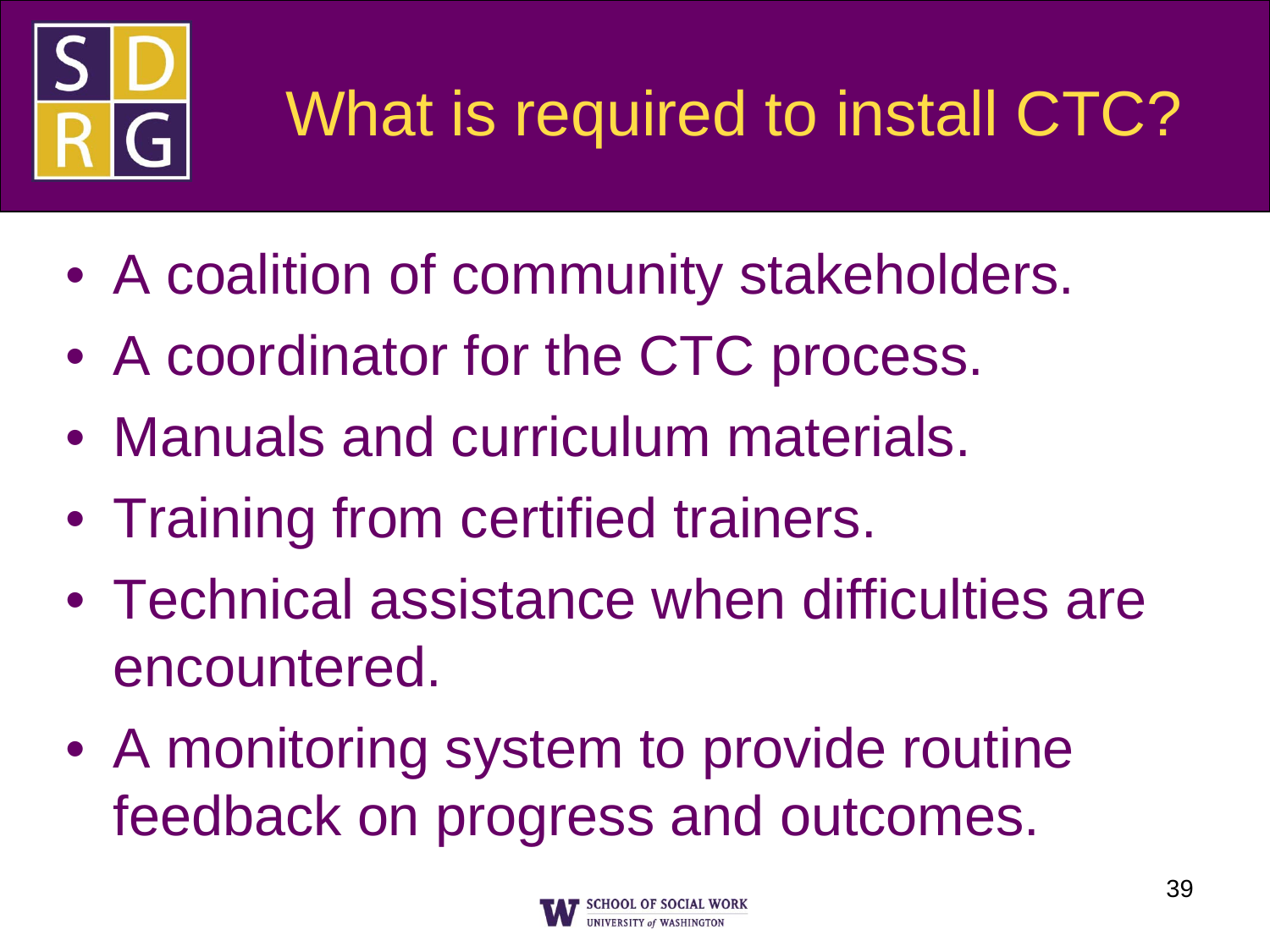

### Summary and Implications

We can advance public health in our communities:

- Sponsor and endorse tested and effective prevention programs.
- Promote the collection of data on levels of risk and protection to focus community action on elevated risks.
- Engage in community efforts to strengthen protection and reduce risks.

*In other words:*

• USE COMMUNITIES THAT CARE!